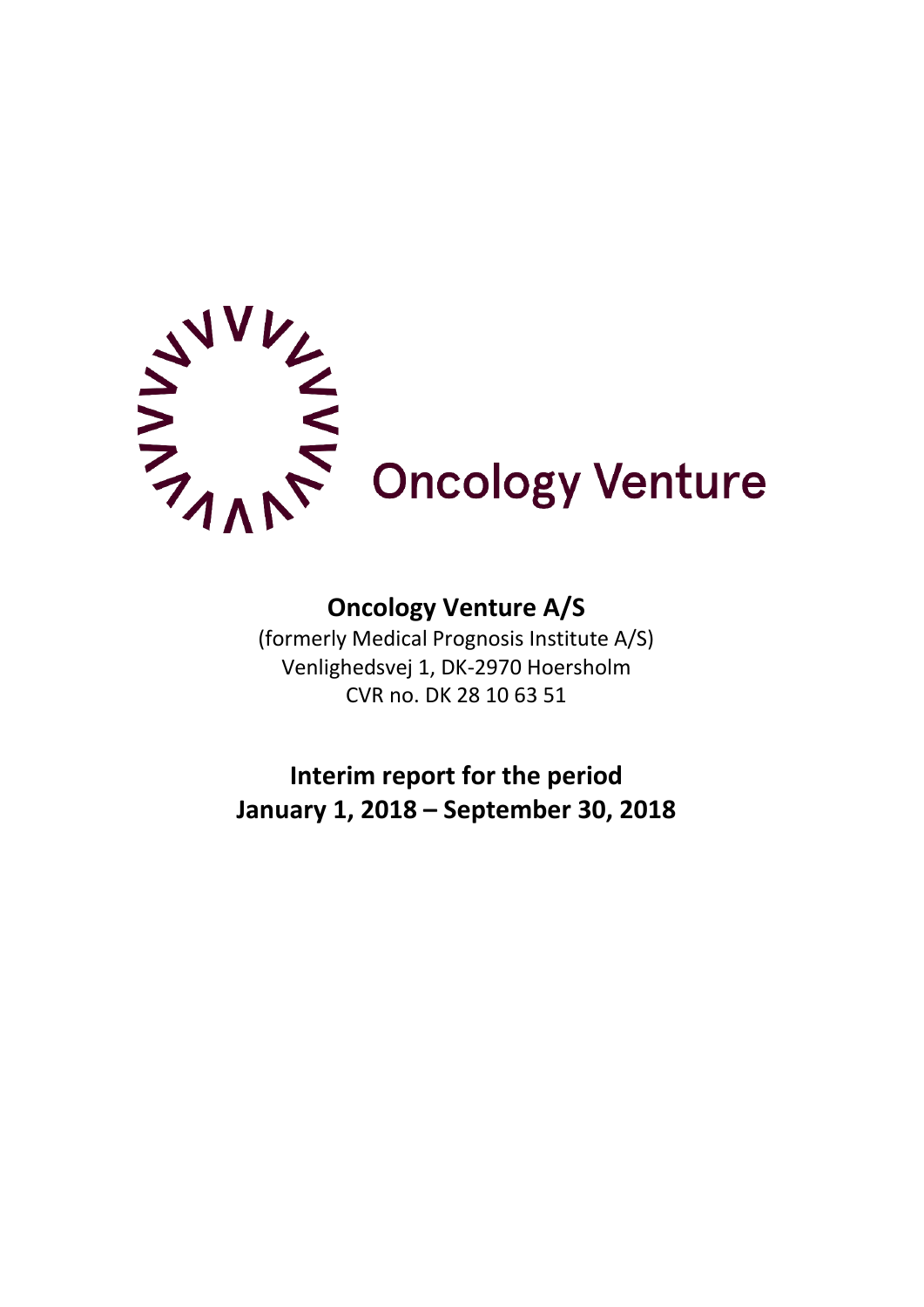| Statement by the Board of Directors and the Executive Board         | 3         |
|---------------------------------------------------------------------|-----------|
| Management's review                                                 | $4 - 13$  |
| Consolidated income statement and statement of comprehensive income | $14 - 15$ |
| Consolidated balance sheet                                          | $16 - 17$ |
| Consolidated statement of changes in equity                         | 18        |
| Consolidated cash flow statement                                    | 19        |
| Parent company income statement                                     | 20        |
| Parent company balance sheet                                        | $21 - 22$ |
| Parent company statement of changes in equity                       | 23        |
| Consolidated notes                                                  | $24 - 31$ |

#### **Please note with regards to use of company names in this report**

## **Oncology Venture A/S, reg no. DK 28 10 63 51**.

On May 30, 2018 the company name was changed from Medical Prognosis Institute A/S to Oncology Venture A/S.

#### **Oncology Venture A/S and Oncology Venture Sweden AB merged**

as of August 21, 2018, as Oncology Venture A/S reg no. DK 28 10 63 51, is listed on Nasdaq Stockholm First North Stockholm.

## **Oncology Venture Sweden AB, reg.no. 559016-3290.**

On August 31 the company was de-listed from Spotlight Stock Market.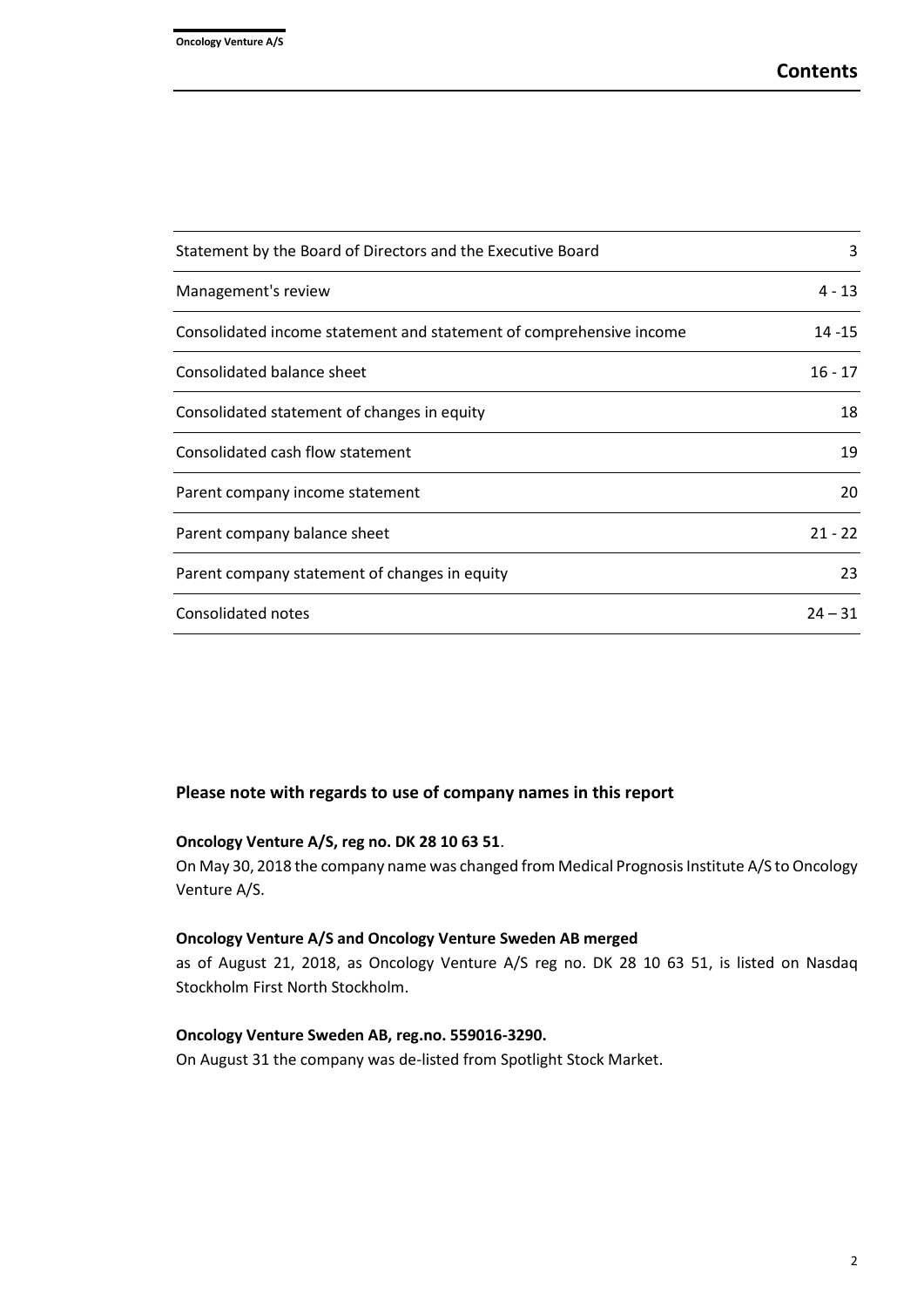The Board of Directors and the Executive Board provide their assurance that the interim report provides a fair and true overview of the Parent Company's and the Group's operations, financial position and results, and describes material risks and uncertainties faced by the parent Company and the companies in the Group.

Hoersholm, November 30, 2018

**Executive Board**

Peter Buhl Jensen

**Board of Directors**

Chairman

Frank Knudsen Magnus Persson Peter Buhl Jensen

Steen Meier Knudsen Niels Johansen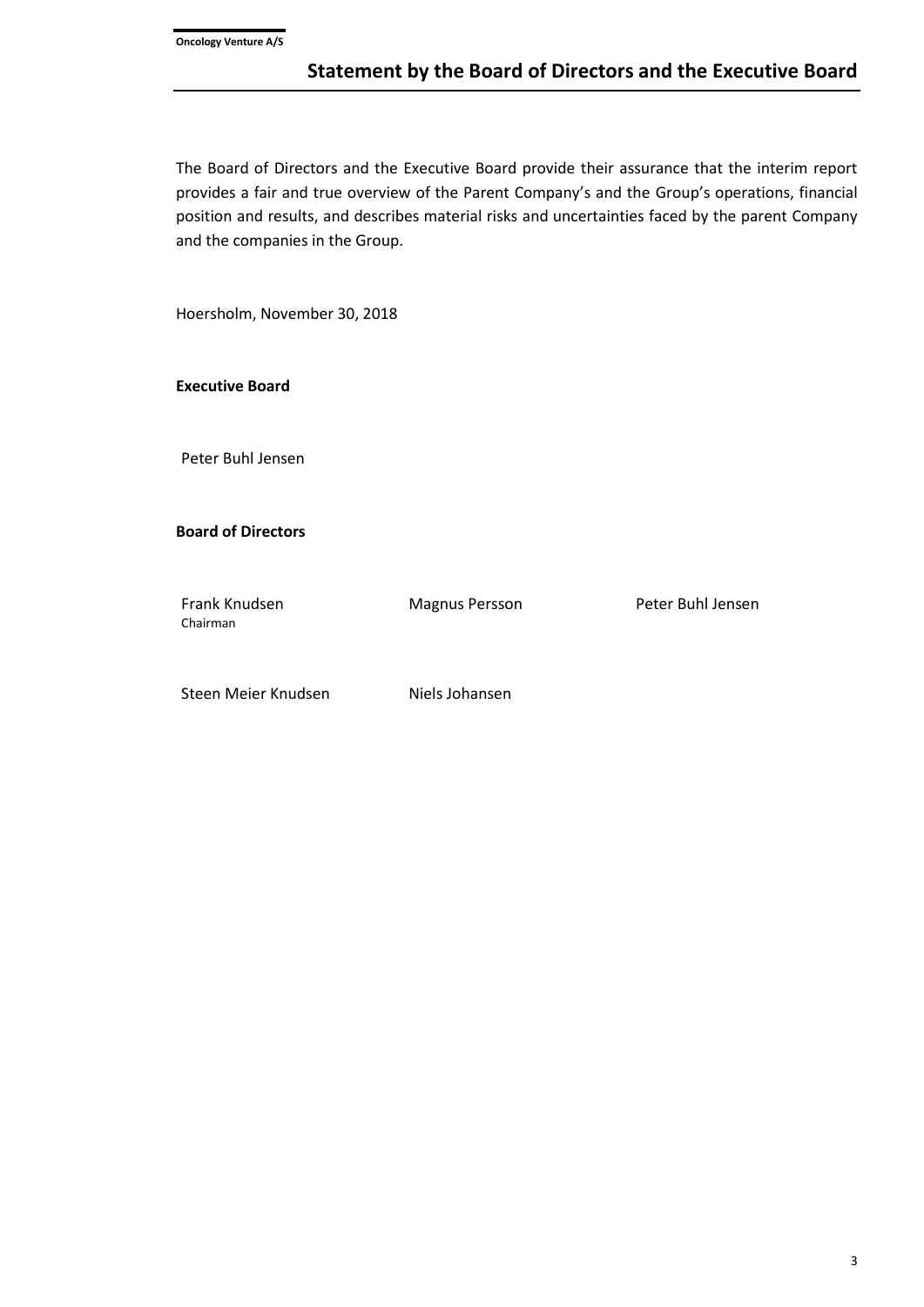## **PREAMBLE**

Oncology Venture A/S and Oncology Venture Sweden AB was merged as of August 21. Therefore, the figures in Q3 exclusively is Oncology Venture A/S figures from July 1 to August 21 and from then until the September 30 the figures include the merged entity.

The comparison figures Q3 2017 and Q1-Q3 2017 is Oncology Venture A/S figures and do not include Oncology Venture Sweden A/S.

#### **CONSOLIDATED KEY RATIOS**

## **Key figures**

| Amounts in DKK '000                         | Q <sub>3</sub><br>2018 | Q <sub>3</sub><br>2017 | $Q1-Q3$<br>2018 | $Q1-Q3$<br>2017 | Year<br>2017 |
|---------------------------------------------|------------------------|------------------------|-----------------|-----------------|--------------|
| Profit/loss                                 |                        |                        |                 |                 |              |
| Revenue                                     | 104                    | 1,614                  | 1,700           | 4,674           | 5,145        |
| Profit/loss before depreciation (EBITDA)    | $-4,047$               | $-4,463$               | $-10,402$       | $-20545$        | $-23,794$    |
| Operating profit/loss before net financials | $-4,458$               | $-4,477$               | $-10,840$       | $-20,586$       | $-23,848$    |
| Net fiancials                               | $-212$                 | $-2,599$               | 8,569           | $-6,972$        | $-7132$      |
| Net profit/loss for the year                | $-3,297$               | $-7,099$               | 354             | $-26,518$       | $-30,390$    |
| <b>Balance sheet</b>                        |                        |                        |                 |                 |              |
| Cash *                                      | 8,738                  | 3,387                  | 8,738           | 3,387           | 8,102        |
| Balance sheet total                         | 240,598                | 23,514                 | 240,598         | 23,514          | 12,985       |
| Equity                                      | 172,798                | 5,700                  | 172,798         | 5,700           | 2,445        |
| Cash flows                                  |                        |                        |                 |                 |              |
| <b>Cash flows from:</b>                     |                        |                        |                 |                 |              |
| Operating activities                        | $-8,513$               | $-5,715$               | $-15,401$       | $-8,404$        | $-8,345$     |
| Investing activities                        | 8,712                  | 0                      | 14,457          | $-794$          | $-794$       |
| Financing activities                        | 6,105                  | 7,110                  | 6,282           | 7,187           | 7,180        |
| <b>Ratios</b>                               |                        |                        |                 |                 |              |
| Solvency                                    | 72%                    | 25%                    | 72%             | 24%             | 19%          |
| Earnings per share (DKK)                    | $-0.09$                | $-0.30$                | 0.02            | $-1.12$         | $-1.27$      |
| Diluted earnings per share (DKK)            | $-0.09$                | $-0.30$                | 0.02            | $-1.12$         | $-1.27$      |

\*For Financial Status please see page 13.

For definitions, see under accounting policies in annual report 2017.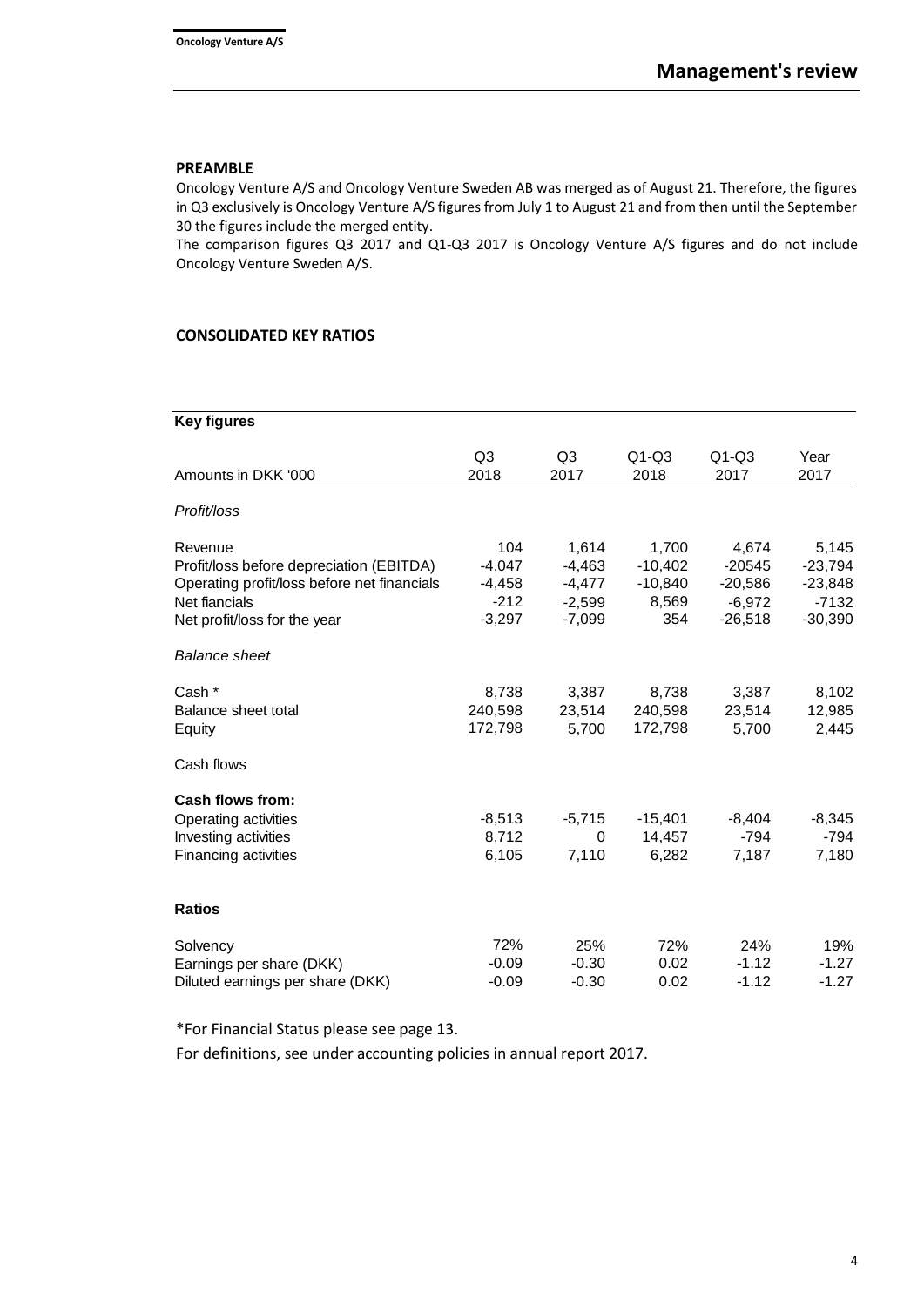#### **HIGHLIGHTS DURING Q3 2018**

- $\checkmark$  On September 27, it was announced that the Company's collaboration with the NCI Pediatric Preclinical Testing Consortium ("PPTC"), funded by the National Cancer Institute ("NCI"), part of the National Institutes of Health ("NIH") has passed the first feasibility steps for the 2X-121 DRP.
- $\checkmark$  On September 17, the company published an investor news item highlighting that 55 % of the primary target group in the LiPlaCis® study had experienced partial remission. The company expects that such data could lead to a possible 'Break Through designation' by the FDA.
- $\checkmark$  On August 31, Oncology Venture announced that the company has entered into a flexible loan agreement with Trention AB. Under the terms of the agreement, Trention has committed to provide up to SEK 40 million in cash to Oncology Venture A/S.
- $\checkmark$  On August 27, it was announced that US FDA approves Oncology Venture's IDE and IND for a clinical trial in ovarian cancer patients with its PARP inhibitor and biomarker 2X-121 DRP.
- $\checkmark$  On August 23, registration of Merger between Oncology Venture A/S and Oncology Venture Sweden AB, de-listing of Oncology Venture Sweden AB from Spotlight Stock Market, last day of trading and record date for the merger was announced.
- $\checkmark$  On August 14, Oncology Venture A/S and Oncology Venture Sweden AB announced the publishing of a new study on cornerstone drug epirubicin in "Breast Cancer Research and Treatment".
- $\checkmark$  On July 2, Oncology Venture A/S (previously MPI) and Oncology Venture Sweden AB published a Clinical and Business Update.

## **HIGHLIGHTS AFTER THE PERIOD**

- $\checkmark$  On November 29, OV announced that it has secured a financing solution with European High Growth Opportunities Securitization Fund, a Luxembourg fund advised by Alpha Blue Ocean Inc, based on the issuance of convertible notes and warrants, to receive up to SEK 200 million over the next 24 months and potentially an additional SEK 100 million if all warrants are exercised. The Company has signed an agreement with the Investor for a series of up to 20 directed issues of convertible notes, whereof 5 can be upon Investor call. The implementation of the financing is subject to the approval of Oncology Venture's shareholders at an Extraordinary General Meeting to be held shortly.
- $\checkmark$  On November 1, OV published a clinical update.
- $\checkmark$  On October 23, OV announced that, as a consequence of an exercise of 40,000 warrants by current employees, the share capital in the company will increase by nominal DKK 2,000 and the number of shares will increase by 40,000.
- $\checkmark$  On October 19, OV announced that the Company has submitted a meeting request to the US Food and Drug Administration, FDA, to discuss the concept of LiPlaCis® and its companion diagnostic.
- $\checkmark$  On October 18, OV announced the inclusion of the first patient in a Phase 2 study of Irofulven –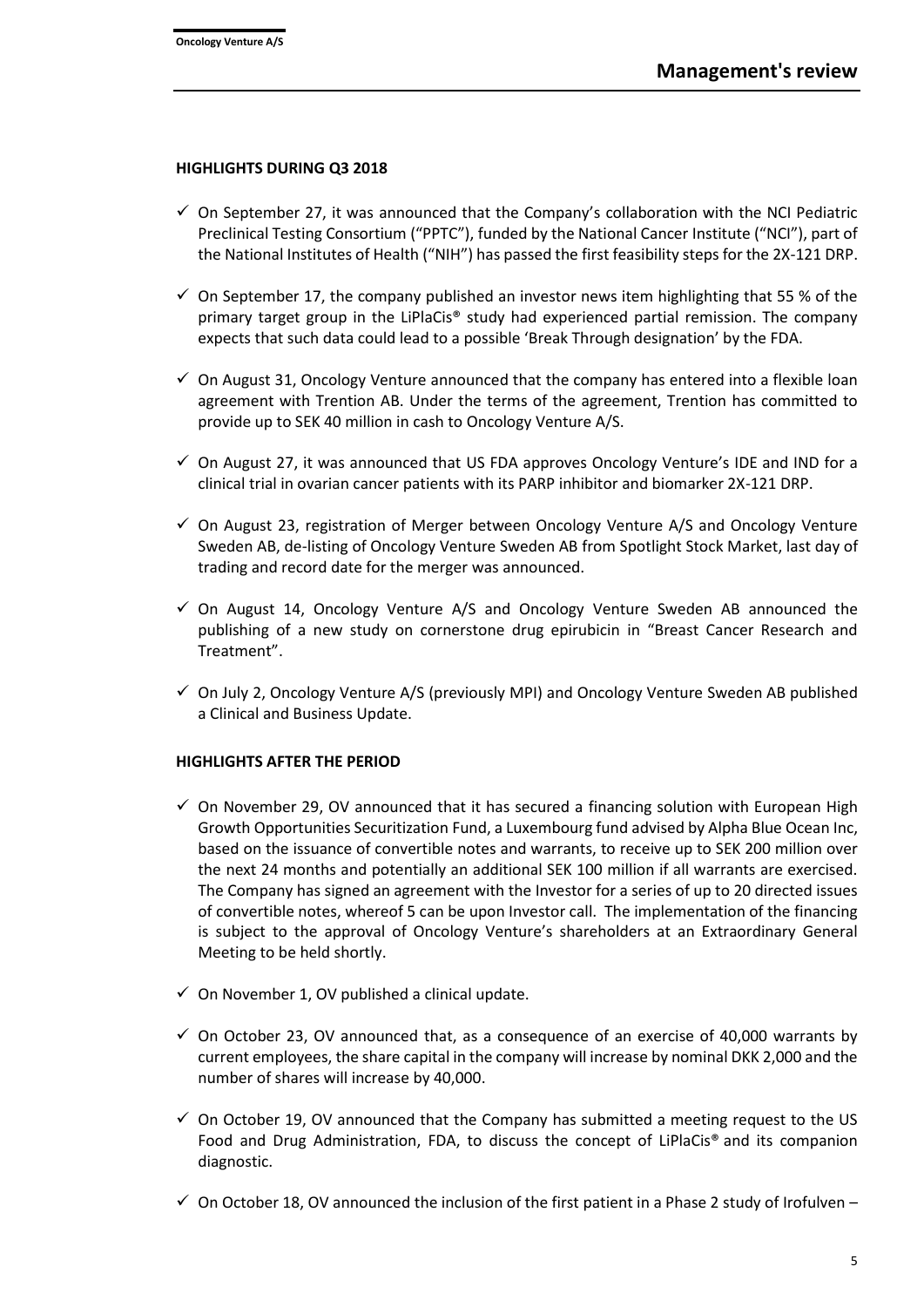a drug candidate that exploits cancer cells' deficiency in DNA repair mechanisms. Irofulven has demonstrated effect in prostate cancer. The objective of the study, which is expected to enroll a total of 13-27 patients, is to demonstrate the strength of OV:s response prediction technology, DRP®, and the efficacy of Irofulven as a potential new treatment of prostate cancer.

 $\checkmark$  On October 4, OV announced that the Danish Medicines Agency (DKMA) has approved an application to broaden the scope of an ongoing Phase 2 study of LiPlaCis®. This authority clearance opens up for the inclusion of prostate cancer patients into the ongoing clinical study. LiPlaCis® is an intelligent, target controlled liposome formulation of one of the world's most widely used chemotherapies, cisplatin.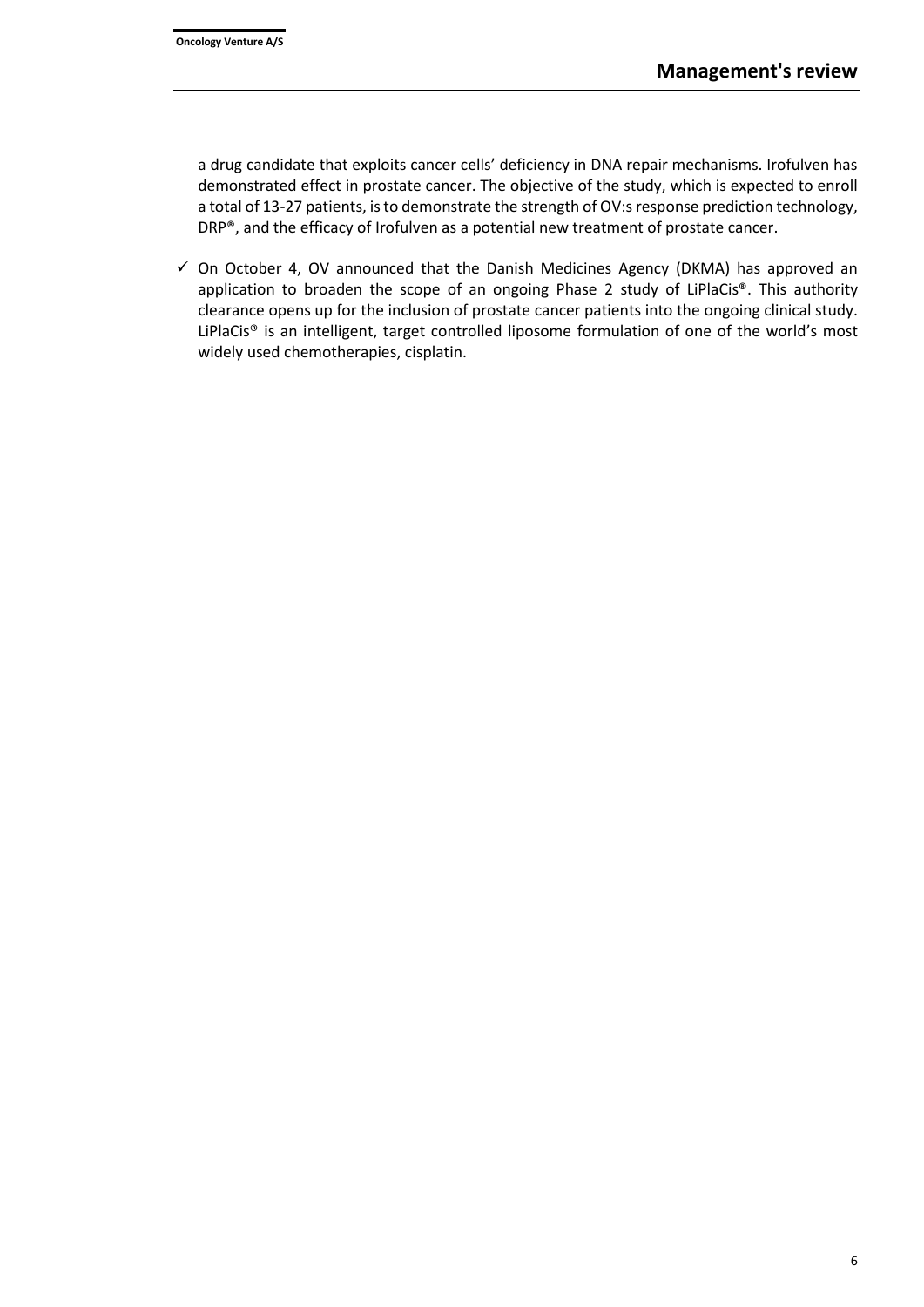#### **CEO LETTER**

During the third quarter, we have been able to announce a number of substantial advancements, and I would like to take this opportunity to comment on a few of them. First of all, we are very happy with the outcome of the merger – we have created a unified company with a strong culture, focused on curing cancer. The merger was a long time wish from several investors and the unity will be a valuable advantage in negotiations with drug owners, potential biotech and pharma partners and future acquirers of our drug candidates. An important component of future oncology drug development is to further integrate drugs with companion diagnostics. By having an integrated company, we will be on the forefront of this development.



Most significantly, the results from our ongoing LiPlaCis® study were better than we could have wished for. Fifty-five % (55%) of the primary target group of LiPlaCis® experienced partial remission, meaning that around two thirds or more of the tumour had disappeared. These results are among the most impressive I have seen in my career. In comparison, the cancer drug Halaven® was approved based on a response rate of 12 % in its pivotal study. I expect that the data from our LiPlaCis® study can lead to an FDA Breakthrough Therapy Designation in the US. In Denmark, the data led to a meeting with the Danish Medicines Agency (DKMA), where we discussed the interim Phase 2 LiPlaCis® data along with a proposed design of a pivotal randomized trial (i.e. aimed for marketing approval) in patients with metastatic breast cancer. In October, we received approval by DKMA to include prostate cancer patients in our ongoing LiPlaCis® study, which of course is making me even more optimistic about the future prospects of this drug.

Another event which I was particularly glad to announce was that we succeeded in obtaining our first Investigational New Drug Application (IND) and Investigational Device Exemption (IDE) approvals from the FDA to run trials with our PARP inhibitor 2X-121 in the US. The IDE allows us to use our DRP® (Drug Response Prediction) technology in clinical trials, and the IND allows us to initiate a Phase 2 clinical trial in advanced ovarian cancer with 2X-121.

Right after the end of the third quarter, we announced good news regarding our development of Irofulven – a drug candidate that exploits cancer cells' deficiency in DNA repair mechanisms. We have now included the first patient in a Phase 2 study in prostate cancer, which is expected to enrol a total of 13-27 patients. The initiation of this study is an important milestone in the development of Irofulven. Despite the success of the drug class called PARP inhibitors and other new developments, most prostate cancer patients with metastatic disease will unfortunately experience progression of their disease. We see a high potential for these patients to benefit from Irofulven, which in previous studies have shown to have effect. As in all our pipeline projects, our main job in Oncology Venture is to prove that we can predict which patients are likely to benefit from the drug.

In August we entered into a flexible loan agreement with Trention AB, which creates a financial flexibility without diluting our shareholders, at a cost comparable to market conditions. The Board and management found this new financing model to be attractive for the company and its shareholders. Hence, we have widened the range of medium-term financing options we are considering, as a part of our preparations for future strategic scenarios. This approach has resulted in an agreement with European High Growth Opportunities Securitization Fund, which was announced on November 30 and is subject to approval by an EGM. The proposed financing could bring us SEK 200 million through a series of convertible notes and warrants issues during the coming 24 months, and a further SEK 100 million if all warrants are exercised. The advantages of securing sufficient funding for the development of LiPlaCis® all the way to a marketing approval – as well as for further development of our other precision medicines through important value inflection points – could not be overestimated.

Most importantly, I want to thank the patients, their relatives and the physicians who have believed in our technology and helped us creating proof of concept and at the same time thank our visionary investors for the financial support enabling us to do so. I look forward to the continued development of Oncology Venture.

#### **Peter Buhl Jensen, MD, PhD, CEO of Oncology Venture**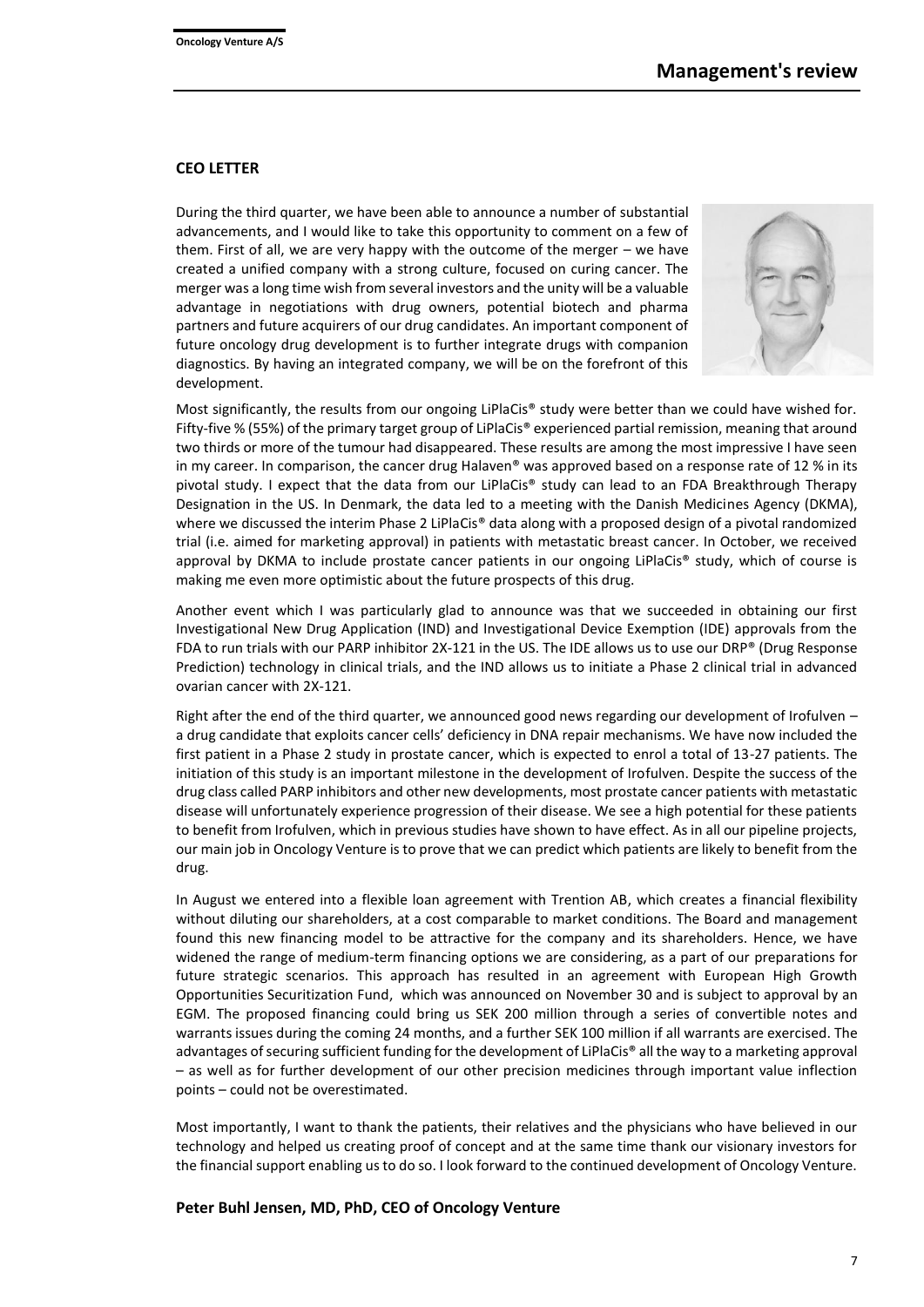#### **ABOUT ONCOLOGY VENTURE A/S**

#### **Precision Medicine – Cancer is Individual**

Many anti-cancer drugs are only beneficial to a small group of patients. Cancer patients are treated according to guidelines defined by experience on which treatment has shown to be the most effective. There is currently no way of identifying which patients will respond to a specific treatment. This forces oncologists to treat many patients without knowing if the treatment will have effect on the patient. If the number of patients responding to a drug is too low, the drug candidate will most likely not be used, even if it may in fact be well suited for certain patients.

The DRP® was invented by Professor Emeritus Steen Knudsen, who has a background within the mathematics of bioinformatics. The DRP® approach is finding the genomic "fingerprint" of each individual tumour. This fingerprint is determined based on sensitivity data from cancer cell lines. Big data from cancer patients' biopsies is used to remove clinically irrelevant signals, i.e. filtering/reducing the background noise. **The fingerprint makes it possible to predict whether a patient is likely to benefit from treatment with a certain drug**.



#### **Drug Response Prediction (DRP®)**

The multi gene DRP® is used for drug development to select those patients who by the genetic signature of their cancer are found to have a high likelihood of responding to the drug. The goal is developing the drug for the right patients, and by screening patients before treatment the response rate can be significantly increased. The DRP® method builds on the comparison of sensitive vs. resistant human cancer cell lines, including genomic information from cell lines combined with clinical tumor biology and clinical correlates in a systems biology network. DRP® is based on messenger RNA from the patient's biopsies. The DRP® platform, i.e. the DRP® and the PRP® tools, can be used in all cancer types and is patented for more than 70 anti-cancer drugs in the US. The PRP® is in development as a broadly applicable Personalized Medicine.

#### **Patient Response Prediction (PRP®)**

The DRP® technology is the base of the development of Patient Response Prediction (PRP®). We believe that PRP® can become a powerful tool for a large group of cancer patients where other biomarkers are currently unavailable. PRP® is a business area for innovations within Personalized Medicine, focusing on future development of consumer products and services for informing, gathering and formulating personal treatments. The PRP® technology makes it possible to assist patients and doctors by helping them determine which treatment is most suitable in each specific case. This will be of great value for patients as well as for the party bearing the treatment costs. Oncology Venture has established several co-operations with Danish academies and hospitals for evaluating PRP ® in practise.

#### **DEVELOPMENT PROJECTS**

Oncology Venture has a pipeline of six products where LiPlaCis®, 2X-121 (PARP inhibitor) and dovitinib (TKI) have the highest priority.

#### **LiPlaCis®**

Cisplatin is one of the most effective anticancer drugs ever developed. Many new chemotherapy drugs have arrived on the scene over the past few decades, but cisplatin still finds wide use. Even when it is not the sole or primary drug given to the cancer patient, it can be a valuable part of a combination chemotherapy regimen.

LiPlaCis® is a third-generation intelligent liposomal formulation of cisplatin enabling direct delivery of this known oncologic agent to cancerous sites. It combines this technology with a proven response predictor to cisplatin. LiPlaCis® is initially being developed for metastatic breast cancer. We believe the product could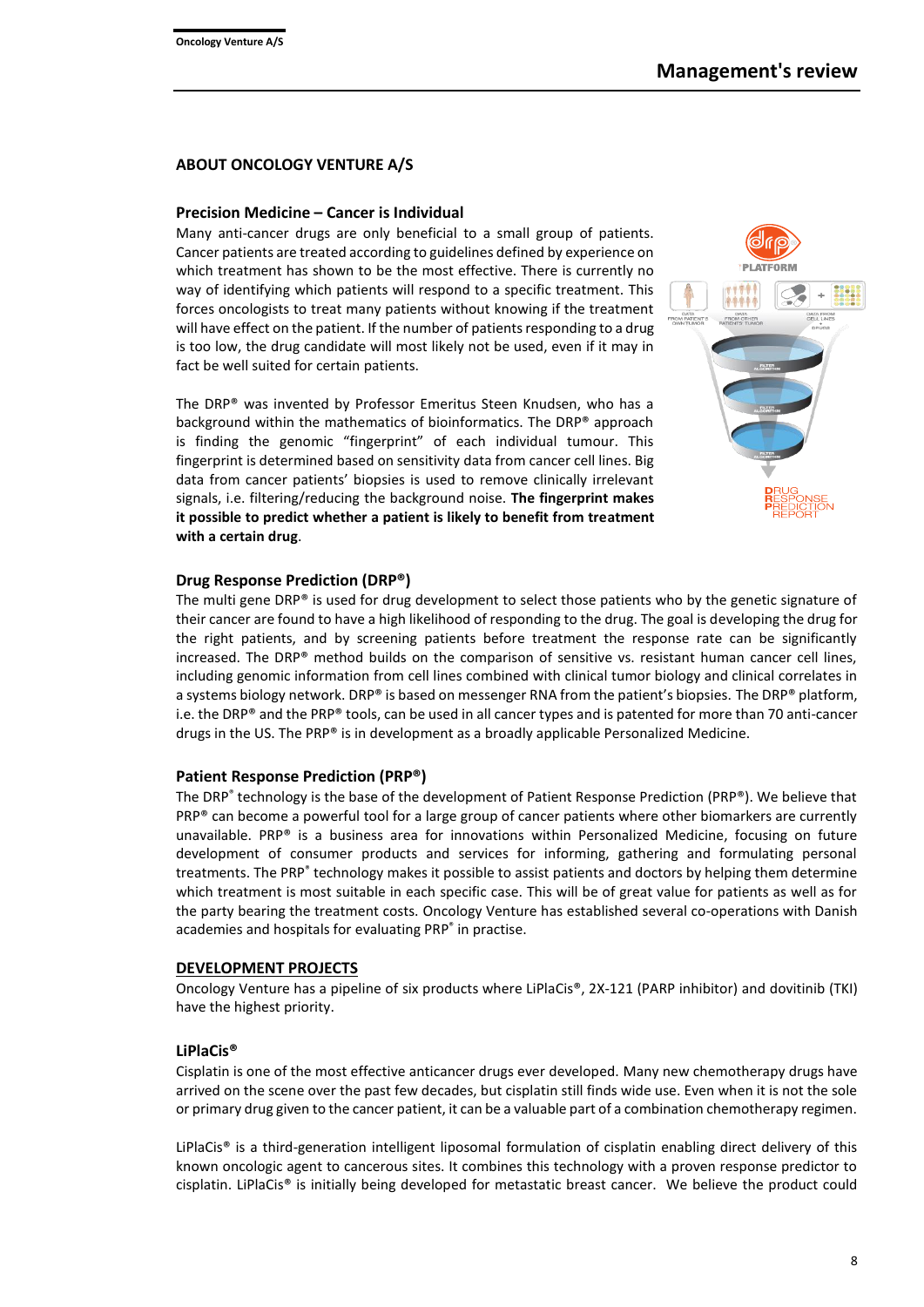have a place also in early breast cancer treatment as well, since adjuvant therapy still lacks efficacy with many patients dying of breast cancer in spite of early aggressive chemotherapy treatment.

Data from the ongoing Phase 2 LiPlaCis® study in patients with metastatic breast cancer shows:

- 50% response rate (five out of ten patients) in the upper one third of DRP® selected patients
- 24% response rate (6 out of 25 patients) in the upper two thirds of DRP® selected patients

These data can be compared with response rates to the established cancer drugs in metastatic breast cancer:

• 10-12% of eribulin, vinorelbine and gemcitabine and 10% of conventional cisplatin [\(https://www.ncbi.nlm.nih.gov/pmc/articles/PMC5705191/pdf/JCO.2012.46.2408.pdf\)](https://www.ncbi.nlm.nih.gov/pmc/articles/PMC5705191/pdf/JCO.2012.46.2408.pdf)

Oncology Venture has sent a pre-IND/IDE package to the FDA to discuss the filing of an IDE and IND application (the DRP® technology to track and match and the protocol for the LiPlaCis® treatment, respectively) with the intention to conduct LiPlaCis® breast cancer clinical trials also in the US. The aim is a first approval of LiPlaCis® by a single arm pivotal study. On the basis of current good data OV's advisors and statisticians expect that a study in 100-200 patients will be sufficient for a marketing approval of LiPlaCis® as a new treatment of breast cancer. The ongoing phase 2 study of LiPlaCis® may continue and bridge into such a pivotal trial. Recruitment timelines will be updated later, following feed-back from the FDA.

Oncology Venture's regulatory strategy is firstly to obtain approval in the US, as the DRP® technology facilitates conduction of focused studies in a small number of patients to determine the efficacy of LiPlaCis®. The aim is then to run randomized pivotal studies in Europe and potentially Greater China, provided necessary clearances from relevant regulatory bodies.

Patients with prostate cancer are also expected to respond to LiPlaCis®, and OV has recently been given clearance from the Danish health authorities to treat up to 15 DRP® selected prostate cancer patients with LiPlaCis®.

#### **PARP Inhibitor 2X-121**

PARP inhibitors have revolutionized the treatment of ovarian cancer and have proven highly effective against multiple cancer changes that are common in ovarian cancer. While PARP inhibitors can also effectively fight other cancer types, including breast cancer and prostate cancer, response rates in these diseases is not as high as in ovarian cancer.

The DRP® method is distinguished by its ability to analyze a large amount of complex data to identify the patients who can benefit from the drug. With our gene DRP® method, we can look for the same significant cancer changes that enable PARPs to effectively combat ovarian cancer in e.g. breast cancer and treat those patients most likely to benefit. The DRP® technology can translate between cancer types, look for similarities in biology, and predict benefit no matter the origin of the tumor.

This biology approach is a new wave of thinking and has led to approval of the first pan-oncologic product by the US FDA – the immunotherapy Keytruda®, which is indicated for treatment of all cancer types that demonstrate a specific biochemistry. Our DRP® method is different, but the road is being paved.

A study in metastatic breast cancer patients with Oncology Venture's PARP inhibitor 2X-121 was initiated in June 2018. A first efficacy read-out from the study will be reported once patients have been long enough in the study to demonstrate results (similar to the LiPlaCis® study).

In breast cancer, all competitor approvals are linked to a subgroup of patients with BRCA mutated tumors. BRCA mutations counts for less than 10% of all breast cancers. PARP inhibitors are also active in ovarian cancer and breast cancer in patients with other types of non-BRCA mutated tumors. However, here the biology is complex with multiple mutations. In this space, Oncology Venture's patented DRP® technology is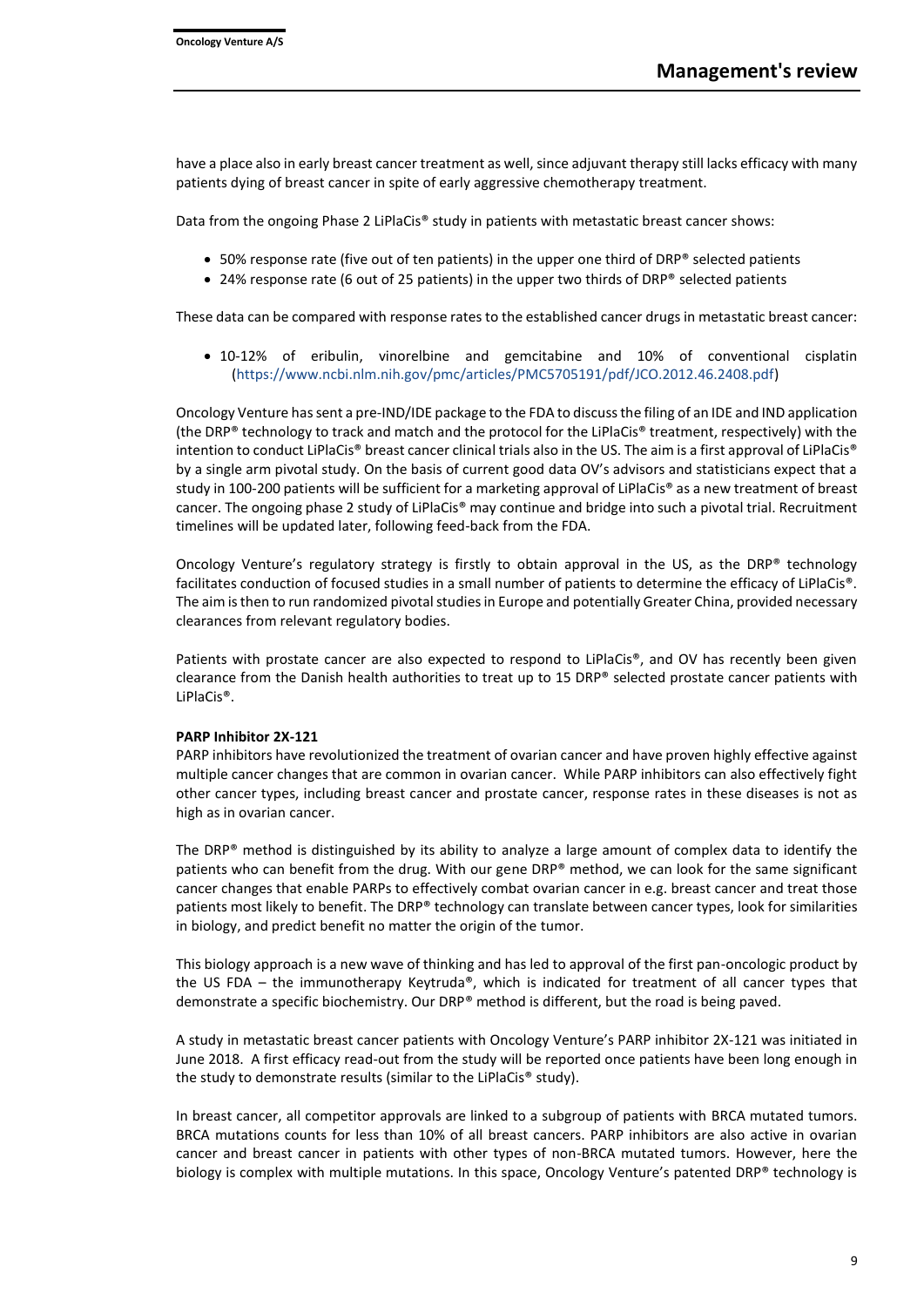expected to be of particularly good help to track, match and guide treatment for susceptible patients. Patient inclusion to the 2X-121 study is based on our multi gene DRP® analysis; not on one single mutation as BRCA.

Clinical studies in ovarian cancer are planned to be conducted in Germany and the US. The US FDA has approved the initiation of such studies through the acceptance of IDE and IND applications (the DRP® technology to track and match and the protocol for the 2X-121 treatment, respectively). The ovarian cancer studies are expected to commence in Q1 2019.

#### **Dovitinib**

This very large program includes data from more than 2,500 patients. OV has commenced data mining using our DRP® technology. Dovitinib has shown identical activity as sorafenib in a randomized Phase 3 study in renal cancer and in a randomized Phase 2 study in liver cancer. Sorafenib is the gold standard in liver cancer and approved in renal cancer. Dovitinib has also shown activity in several Phase 2 studies in lung, prostate, endometrial and thyroid cancers as well as GIST and acute myeloid leukaemia. Due to its complex mechanism of action, similar to PARP and cisplatin, development of dovitinib will benefit from use of the drug-specific DRP® to identify the patients who will benefit.

As previously announced, OV is engaged in a data mining process based on documentation from more than 2,500 patients to further document the ability of its dovitinib DRP® to track, match and treat those patients where dovitinib is a relevant therapy.

#### **2X-111**

2X-111 is a liposomal formulation technology that provides an excellent doxorubicin delivery method and in addition provides enhanced delivery of doxorubicin to the brain aimed for better treatment of metastatic cancer like breast cancer and primary brain tumors. Based on the prospective validation of a consecutive cohort of breast cancer patients, DRP® is clearly able to identify patients benefitting from treatment with the product. 2X-111 is not only an anthracycline but also passes the blood brain barrier and has the potential to treat cancers in the brain. This is a very unusual opportunity. There is a robust manufacturing procedure in place, and we look forward to developing this product once contract negotiations on product manufacturing are in place.

#### **Irofulven**

Irofulven is a synthetically-improved natural product that exploits cancer cells' deficiency in DNA repair mechanisms, similar to PARPi products. With this unique target we have very limited competition. We were allowed to include patients in a Phase 2 study in DRP® selected prostate cancer patients in December 2017.

In Q4 2018, OV included the first patient in a phase 2 study aimed to demonstrate that its patented DRP® technology can be used to track, match and guide treatment of prostate cancer patients with Irofulven. Irofulven has previously shown a 10% response rate in prostate cancer. The aim is to demonstrate a response rate of more than 20% to facilitate a marketing approval route. To speed up the inclusion OV will collaborate with German clinical centres.

#### **APO-010**

Our immuno-oncology (IO) product APO-010 is in the Phase 1 part of a Phase 1/2 study in multiple myeloma (MM) patients. In MM, the tumour cells are only available by laboratory separation from other bone marrow cells. The APO-010 DRP® result is influenced by the tumour cell collection procedure, which varies across hospitals. We are currently comparing these collection methods to get the right calibration. No responders have so far been identified in the trial.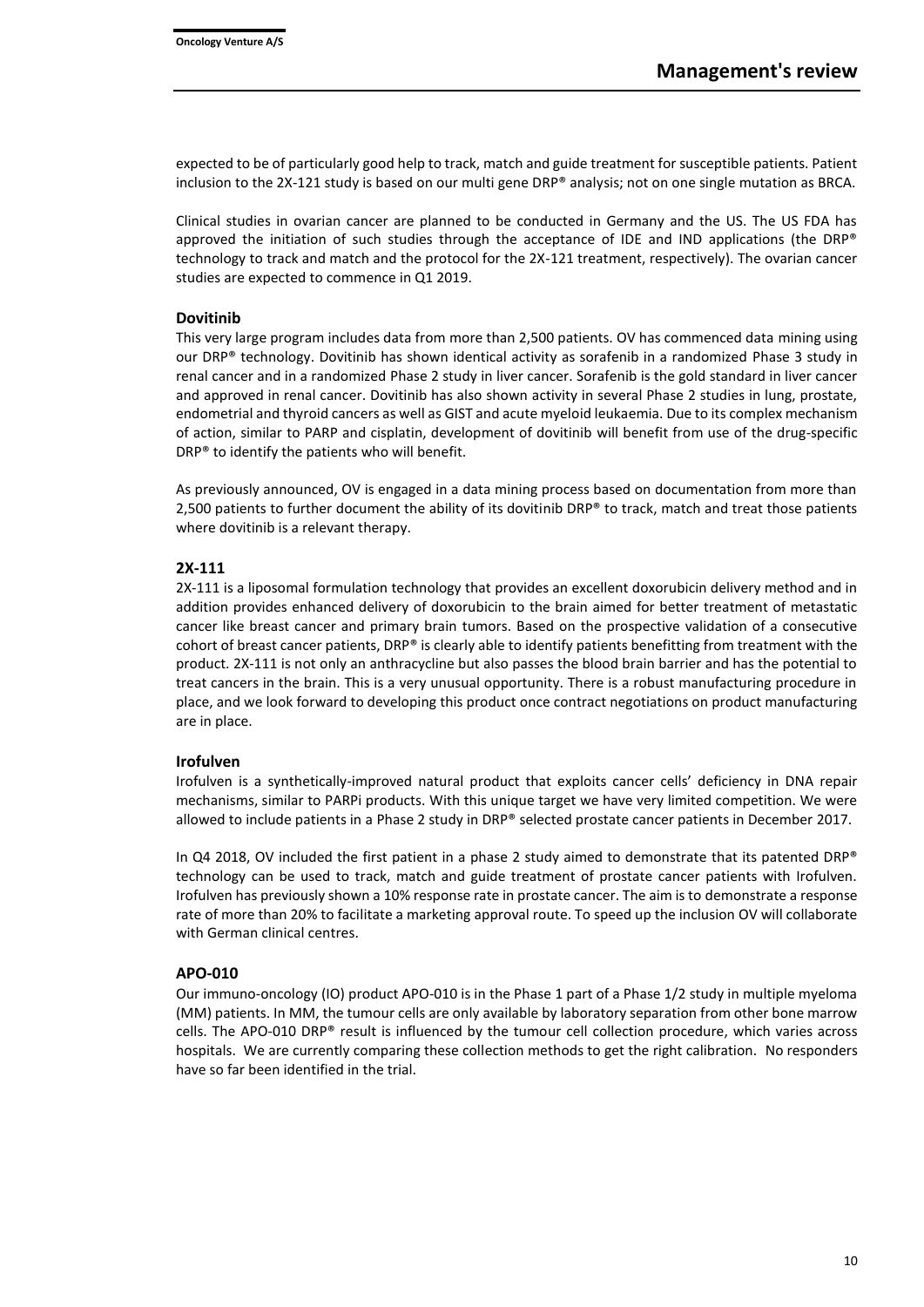#### **Shareholders**

The table below presents shareholders with over 5% of the votes and capital in Oncology Venture A/S on September 30, 2018.

| <b>Name</b>                          | Number of  | Percentage of voting right and |
|--------------------------------------|------------|--------------------------------|
|                                      | shares     | capital (%)                    |
| UBS SWITZERLAND AG, W8IMY *          | 8,912,702  | 17.7%                          |
| Sass & Larsen Aps                    | 8,674,730  | 17.2%                          |
| <b>Buhl Krone Holding Aps</b>        | 5,156,218  | 10.2%                          |
| BNY MELLON SA/NV (FORMER BNY), W8IMY | 3,416,206  | 6.8%                           |
| <b>Others</b>                        | 24,211,422 | 48.1%                          |
|                                      | 50,371,278 | 100                            |

\*This includes the Steen Knudsens shareholding of 6.168.680 shares

#### **The share**

The shares of Oncology Venture A/S were listed on Nasdaq Stockholm First North as Medical Prognosis Institute A/S on June 27, 2016. The short name/ticker is OV.ST and the ISIN code is DK0060732477. Per September 30, 2018, the number of shares was 50,371,278. The average number of shares in The Company in Q3 2018 was 28,361,301. The Company has one class of shares. Every stock share equals the same rights to The Company´s assets and results.

#### **Warrants**

As an incentive for the Board Members, employees and key persons Oncology Venture A/S has implemented a total of five Warrant programs (adopted as of July 3, 2012, December 18, 2013, December 17, 2014, February 18, 2016 and February 24, 2017) a total of 4,489,800 warrants. Each assigned warrant gives the beneficiary the right to subscribe for one new share in the Company against payment of 0.52 DKK. A prerequisite for the use of warrants is that the holder of the warrant has not ended his/her relationship with the Company. In the event, that the Company has terminated the relationship, without this being the option holder's negligence, the holder of the warrants remains entitled to use their warrants. As of now 1,180,540 warrants have been exercised for subscription of new shares in the Company leaving 3,309,040 outstanding. Outstanding warrants can be exercised until July 2021.

## **Operational risks and uncertainties**

The risks and uncertainties that the Company are exposed to are related to factors such as drug development, competition, technology development, patents, regulatory requirements, capital requirements, currencies and interest rates. During the current period, no significant changes in risk factors or uncertainties have occurred. For more detailed description of risks and uncertainties, refer to the memorandum and prospectus published in June 2017 and January 2018. The documents are available on the Company's website [\(http://www.oncologyventure.com/\)](http://www.oncologyventure.com/).

#### **Auditor´s review**

The interim report has not been reviewed by The Company's auditor.

## **For further information, please contact**

CEO Peter Buhl Jensen COO Ulla Hald Buhl E-mail: pbj@oncologyventure.com E-mail: uhb@oncologyventure.com Cell Phone: (+45) 21 60 89 22 Cell Phone: (+45) 21 70 10 49 Website: www.oncologyventure.com

## **Certified Advisor**

Sedermera Fondkommission.

**FINANCIAL REVIEW**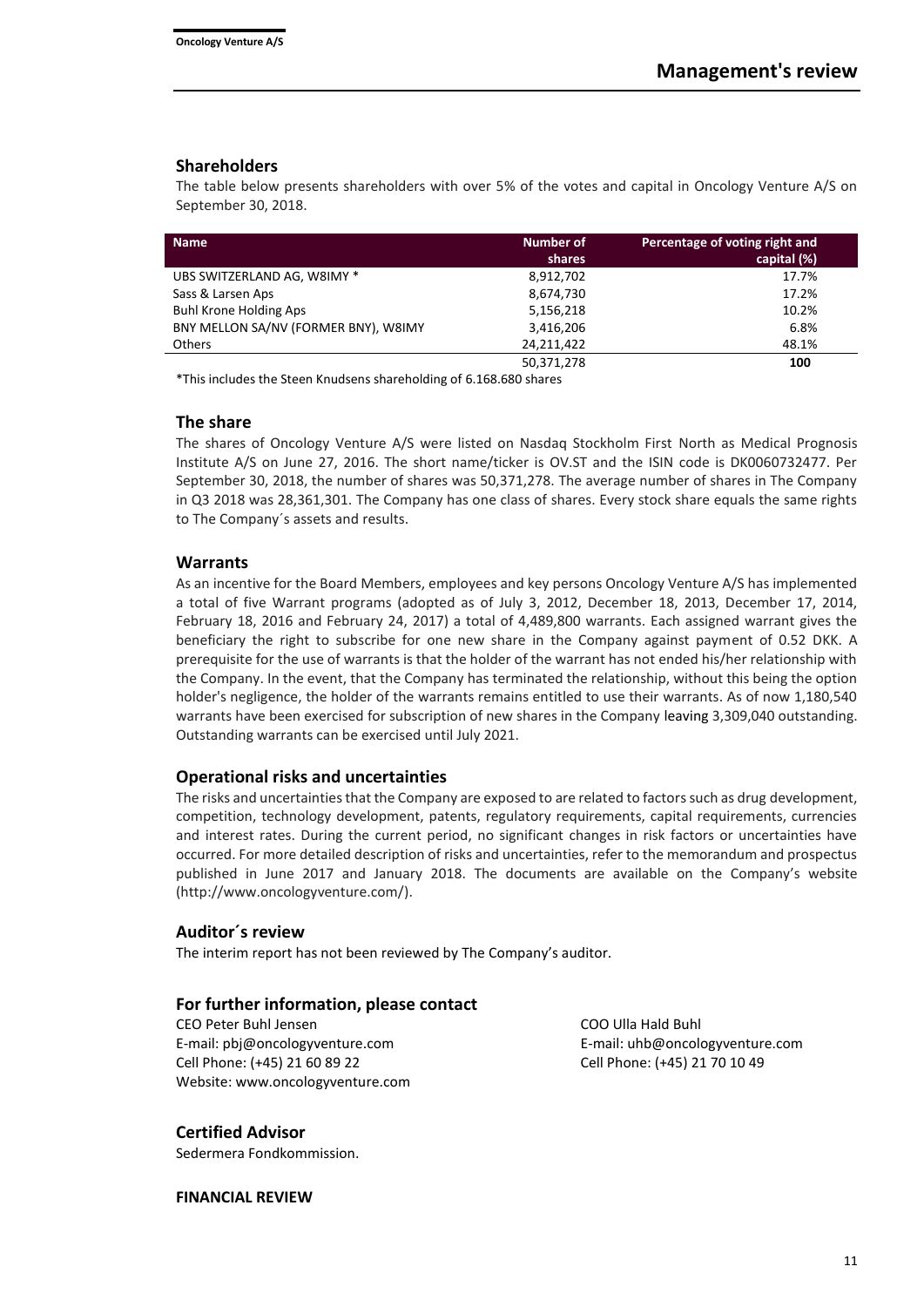## **Income statement Q3 2018**

Net sales amounted to 104 KDKK (previous year 1,164 KDKK). EBITDA amounted to -4,047 KDKK (previous year -4,463 KDKK). Profit margin amounted to -3,891% (previous year –277%). The decline in sales is due to sales classified to Group internal transactions in 2018, which as part of the changed group structure in 2018 the comparative sales were not classified as such in the numbers for 2017.

Profit before tax amounted to a loss of -4,670 KDKK (previous year a loss of -7,076 KDKK). This is mainly attributable to a share of loss of an associate in 2017 of -951 KDKK and lower financial expenses in Q3 2018 of -351 KDKK compared with -1.602 KDKK in Q3 2017.

The company realized a net profit of -3,295 KDKK (last year a net loss of -7,099 KDKK). Net profit per share: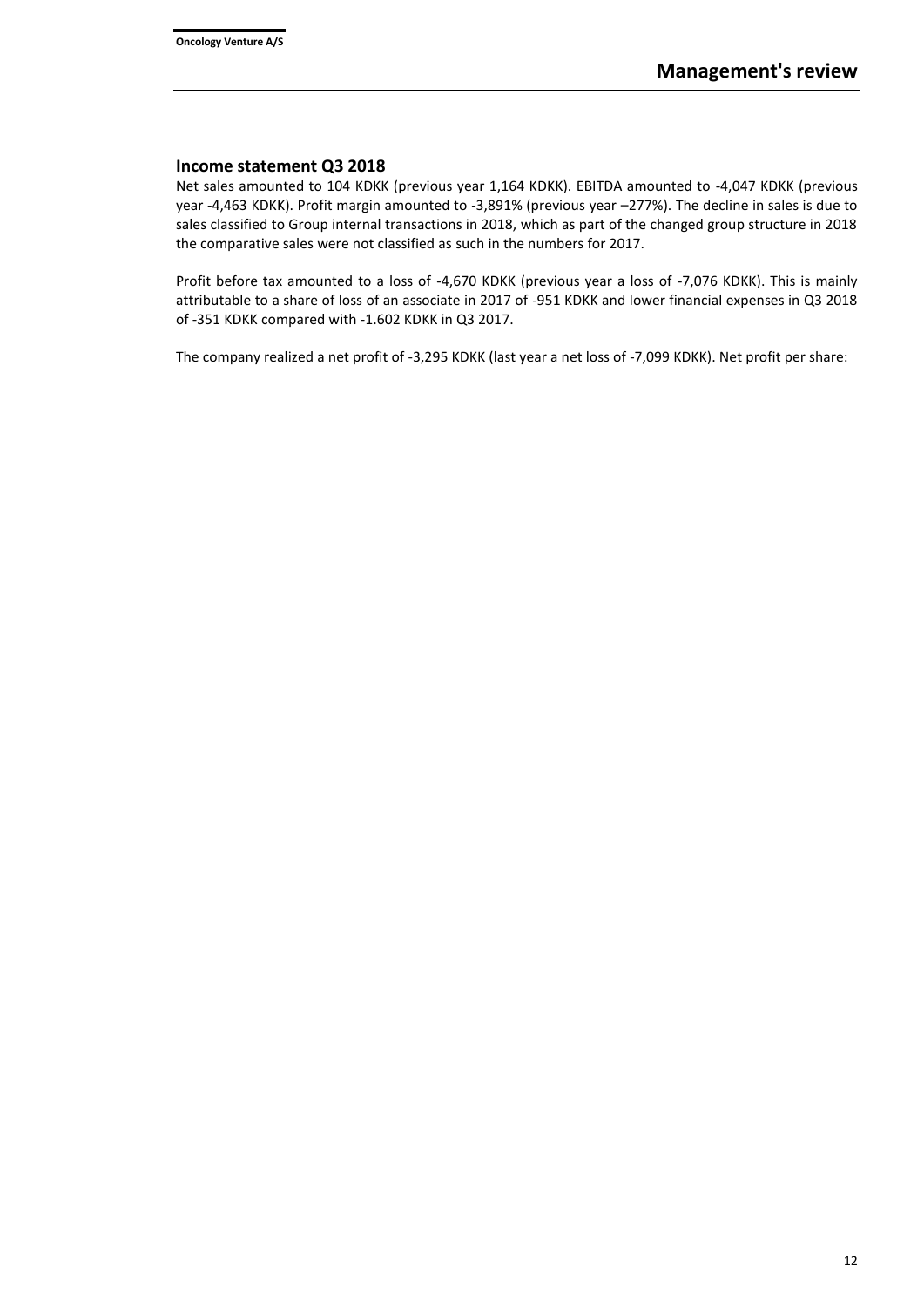-0,07 DKK (-0,14 DKK). Total number of shares as of September 30, 2018 was 50,371,278.

#### **Balance sheet**

Total assets amounted to KDKK 240,598 (previous year 23,514 KDKK). The increase in total assets is related to the merger with Oncology Venture Sweden AB group. The company's cash and bank accounts amounted to 8,738 KDKK (3,387 KDKK). Total liabilities amounted to 67,800 KDKK (previous year 17,814 KDKK). Other payables amounted to 17,916 KDKK (239 KDKK). Of these DKK 10.8 million refers to a put option liability to minority shareholders in Oncology Venture US Inc. This option has been negotiated and concluded after the period with all minority shareholders staying in the company and the option will expire. DKK 3.2 million is due to a buy back option regarding OV-SPV2 which will be effectuated before December 1, 2018. The company's equity amounted to 172,798 KDKK (previous year 5,700 KDKK).

## **Cash flows**

The company's cash flow from operating activities amounted to - 8,513 KDKK (previous year -5,715 DKK). The company's cash flow from financing activities amounted to 6,105 KDKK (previous year - 7,110 KDKK).

## **Significant financial events during Q3 2018**

During the period, the merger of Oncology Venture Sweden AB and Oncology Venture A/S was completed.

Oncology Venture has entered into a loan facility with the aim to secure and continue the progress of Oncology Venture's highly attractive pipeline following the recent merger of Oncology Venture (previously MPI) and Oncology Venture Sweden AB. The financing is provided by Trention AB, a private Swedish company, which specializes in financing solutions tailored to the requirements of small and mid-sized growth companies. The facility enables Oncology Venture to draw up to 4 tranches of SEK 10 million each. Unless otherwise agreed the loan will be due in full by August 1, 2019.

## **Significant financial events after the period**

Oncology Venture has signed an agreement with a private Luxemburg investment company, European High Growth Opportunities Securitization Fund (EOSF), which will provide funding via up to 20 series of directed issues of 7.5-10 million SEK, during a period of 24 months. Oncology Venture is obliged to take five of these tranches. The convertible notes may be converted into shares at market price, defined as 95% of the lowest daily volume-weighted average share price of the 15 trading days prior to a conversion request. In addition, EOSF is granted warrants to buy Oncology Venture shares with a strike price at 150% of the share price at the time of warrant issuance. The number of warrants granted will correspond to 50% of the value of each of the utilized tranches. The exercise period for the warrants will be 3 years. The agreement is subject to EGM approval.

## **Financial status**

At the end of the period Oncology Venture had a cash position of DKK 8.7m.

Of the stated current liabilities (DKK 35.4m) the company have subsequently renegotiated the put option liability to non-controlling interests in the subsidiary Oncology Venture US Inc. and concluded that the all minority shareholders will stay as shareholders why the put option liability waives. This reduces other liability by DKK 10.8m. Of the flexible loan facility of DKK 29m (SEK 40m), the company obtained in August 2018, DKK 20m are available to the company. Furthermore, OV has in November 2018 entered into an agreement which will provide funding via up to 20 series of directed issues of 7.5-10 million SEK, during a period of 24 months.

## **Financial Calendar**

Financial Calendar year ends on December 31, 2018. Annual Report for 2018 is planned to be published on March 29, 2019. Annual General Meeting 2019 is planned to be held on the April 25, 2019.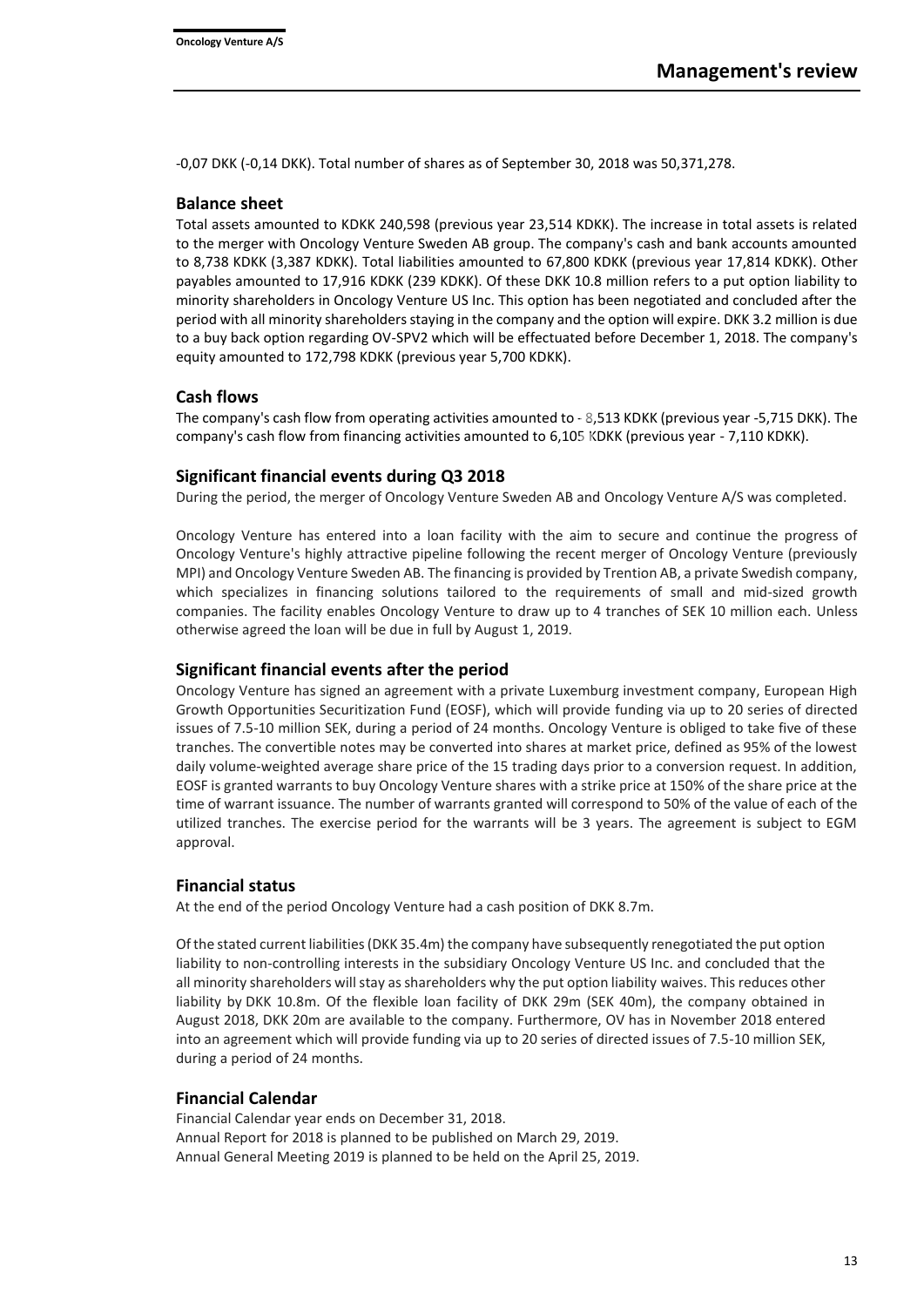| Note<br>Amounts in DKK '000 |                                                                                                           | Q <sub>3</sub><br>2018 | Q <sub>3</sub><br>2017 | $Q1-Q3$<br>2018 | $Q1-Q3$<br>2017 | Year<br>2017 |
|-----------------------------|-----------------------------------------------------------------------------------------------------------|------------------------|------------------------|-----------------|-----------------|--------------|
| Revenue                     |                                                                                                           | 104                    | 1,614                  | 1,700           | 4,674           | 5,145        |
|                             | Other operating income                                                                                    | 5,509                  | 203                    | 7,908           | 3,038           | 3,908        |
|                             | Other external expenses                                                                                   | $-7,510$               | $-4,194$               | $-14,257$       | $-10,981$       | $-14,270$    |
|                             | Staff expenses, share-based payments                                                                      | $-176$                 | $-489$                 | $-722$          | $-12,585$       | $-12,975$    |
| Staff expenses, other       |                                                                                                           | $-1,974$               | $-1,597$               | $-5,031$        | $-4,691$        | $-5,602$     |
|                             | Loss before depreciation (EBITDA)                                                                         | $-4,047$               | $-4,463$               | $-10,402$       | $-20,545$       | $-23,794$    |
| equipment                   | Depreciation of property, plant and                                                                       | $-411$                 | $-14$                  | $-438$          | $-41$           | $-54$        |
| financials                  | Operating loss before net                                                                                 | $-4,458$               | $-4,477$               | $-10,840$       | $-20,586$       | $-23,848$    |
|                             | Share of profit of an associate                                                                           | 0                      | $-952$                 | $-1,283$        | $-2,532$        | $-4,141$     |
|                             | Dilution gain of an associate                                                                             | 0                      | $-78$                  | 0               | 3,112           | 3,185        |
|                             | Gain on the divestment of an associate                                                                    | 0                      | 0                      | 10,796          | 0               | 0            |
| Financial income            |                                                                                                           | 139                    | 33                     | 473             | 34              | 404          |
| Financial expenses          |                                                                                                           | $-351$                 | $-1,602$               | $-1,417$        | $-7,586$        | $-6,580$     |
|                             | Profit/loss before tax                                                                                    | $-4,670$               | $-7,076$               | $-2,271$        | $-27,558$       | $-30,980$    |
| Tax on profit/loss          |                                                                                                           | 1,375                  | $-23$                  | 2,625           | 1,040           | 590          |
| Net profit/loss             |                                                                                                           | $-3,295$               | $-7,099$               | 354             | $-26,518$       | $-30,390$    |
|                             | Other comprehensive income to be<br>reclassified to profit or loss in<br>subsequent periods (net of tax): |                        |                        |                 |                 |              |
|                             | Exchange differences on translation of                                                                    |                        |                        |                 |                 |              |
| foreign operations          |                                                                                                           | $-1,727$               | $-30$                  | $-1,702$        | $-90$           | $-111$       |
| the year, net of tax        | Other comprehensive income for                                                                            | $-1,727$               | $-30$                  | $-1,702$        | -90             | $-111$       |
|                             | Total comprehensive income                                                                                | $-5,022$               | $-7,129$               | $-1,348$        | $-26,608$       | $-30,501$    |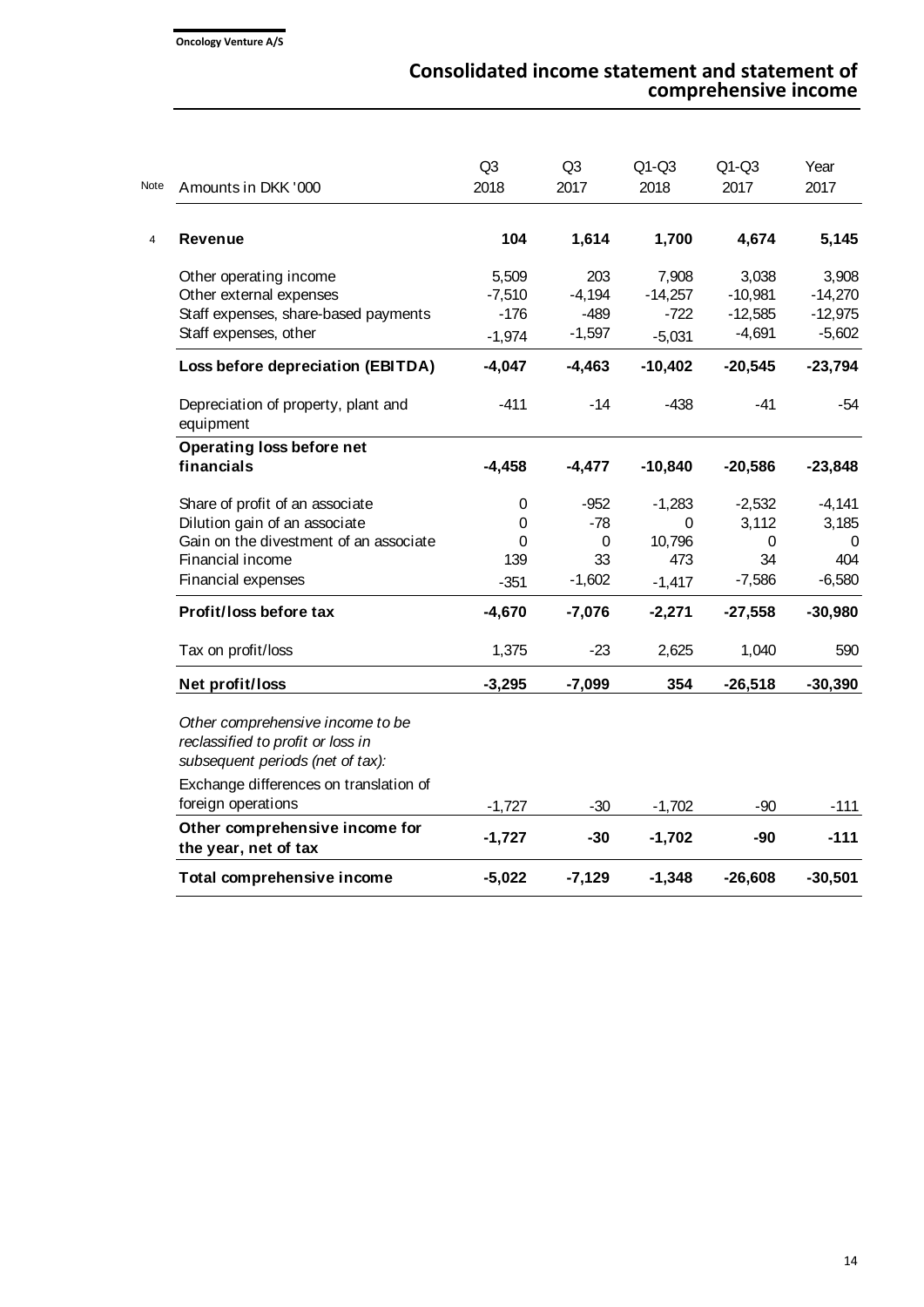| <b>Note</b> | Amounts in DKK '000                                                                                      | Q3<br>2018        | Q <sub>3</sub><br>2017 | $Q1-Q3$<br>2018   | $Q1-Q3$<br>2017       | Year<br>2017          |
|-------------|----------------------------------------------------------------------------------------------------------|-------------------|------------------------|-------------------|-----------------------|-----------------------|
|             | Net profit/loss attributable to:                                                                         |                   |                        |                   |                       |                       |
|             | Owners of the parent company                                                                             | $-3,220$          | $-7,099$               | 429               | $-26,518$             | $-30,390$             |
|             | Non-controlling interests                                                                                | $-75$             | 0                      | $-75$             | $\Omega$              | 0                     |
|             | Total                                                                                                    | $-3,295$          | $-7,099$               | 354               | $-26,518$             | $-30,390$             |
|             | Total comprehensive income attributable to:<br>Owners of the parent company<br>Non-controlling interests | $-4,947$<br>$-75$ | $-7,129$<br>$\Omega$   | $-1,273$<br>$-75$ | $-26,608$<br>$\Omega$ | $-30,501$<br>$\Omega$ |
|             | Total                                                                                                    | $-5,022$          | $-7,129$               | $-1,348$          | $-26,608$             | $-30,501$             |
| 5           | Earnings per share                                                                                       |                   |                        |                   |                       |                       |
|             | Earnings per share (in DKK)                                                                              | $-0.09$           | $-0.30$                | 0.02              | $-1.12$               | $-1.27$               |
|             | Diluted earnings per share (in DKK)                                                                      | $-0.09$           | $-0.30$                | 0.01              | $-1.12$               | $-1.27$               |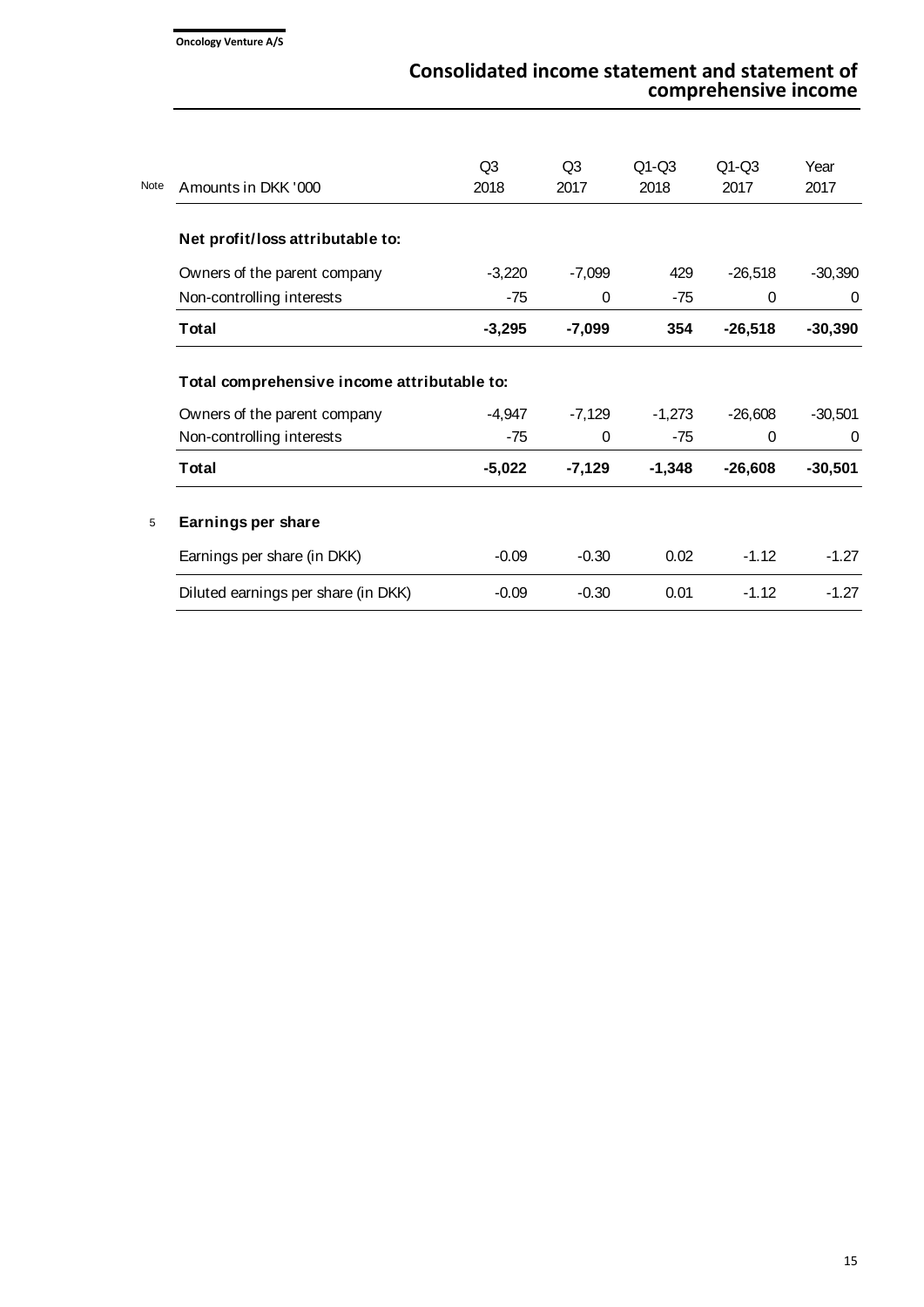## **ASSETS**

| <b>Total assets</b>                          | 240,598  | 23,514                           | 12,985   |
|----------------------------------------------|----------|----------------------------------|----------|
| <b>Total current assets</b>                  | 35,078   | 15,815                           | 8,102    |
| Cash                                         | 8,738    | 3,387                            | 3,326    |
| Prepayments                                  | 3,619    | $\Omega$                         | $\Omega$ |
| Other receivables                            | 4,758    | 2,002                            | 518      |
| Income tax receivable                        | 10,234   | 3,639                            | 680      |
| Trade receivables                            | 0        | 448                              | 281      |
| Receivables from associates                  | $\Omega$ | 4,478                            | 2,249    |
| Inventories                                  | 7,729    | 1,861                            | 1,048    |
| <b>Total non-current assets</b>              | 205,520  | 7,699                            | 4,883    |
| Other investments                            | $\Omega$ | 10                               | 324      |
| Warrants in associates                       | 0        | 2,602                            | 1,008    |
| Investment in associates                     | $\Omega$ | 4,938                            | 3,416    |
| Development projects in progress and patents | 205,149  | 0                                | $\Omega$ |
| Plant and machinery                          | 371      | 149                              | 135      |
|                                              |          |                                  |          |
| Amounts in DKK '000                          |          | 30/09/2018 30/09/2017 31/12/2017 |          |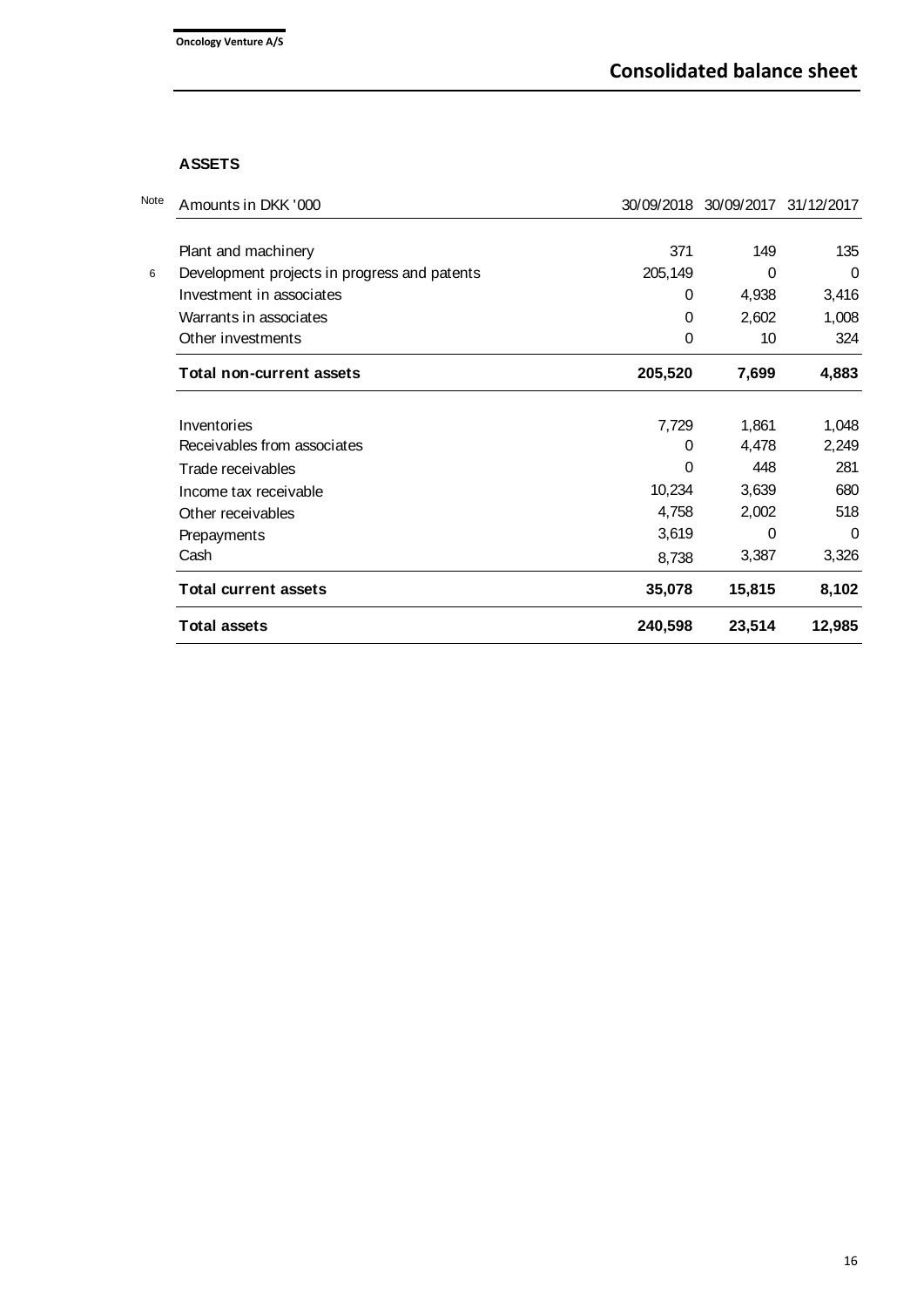# **EQUITY AND LIABILITIES**

| <b>Total equity and liabilities</b>                     | 240,598     | 23,514    | 12,985      |
|---------------------------------------------------------|-------------|-----------|-------------|
| <b>Total liabilities</b>                                | 67,800      | 17,814    | 10,540      |
| <b>Current liabilities</b>                              | 35,409      | 17,814    | 10,540      |
| Deferred income                                         | 750         | 11,313    | 7,197       |
| Other payables $*$ )                                    | 17,916      | 239       | 412         |
| Income tax payable                                      | $\mathbf 0$ | 0         | 0           |
| Trade payables                                          | 7,441       | 2,926     | 2,510       |
| Loan                                                    | 9,302       | 0         | $\Omega$    |
| Payables to associates                                  | 0           | 3,336     | 421         |
| Non-current liabilities                                 | 32,391      | $\bf{0}$  | $\mathbf 0$ |
| Deferred tax                                            | 32,391      | 0         | $\mathbf 0$ |
| <b>Total equity</b>                                     | 172,798     | 5,700     | 2,445       |
| Non-controling interests                                | 2,098       | 0         | 0           |
| <b>Translation reserve</b>                              | $-1,780$    | -57       | -78         |
| Retained earnings                                       | $-44,872$   | $-40,689$ | $-43,916$   |
| Share premium                                           | 214,838     | 45,231    | 45,224      |
| Share capital                                           | 2,514       | 1,215     | 1,215       |
| Amounts in DKK '000<br>30/09/2018 30/09/2017 31/12/2017 |             |           |             |

\*) Other payables 30/09/2018 include put option liability of DKK 10.8m granted to non-controlling interests in the subsidiary Oncology Venture US Inc. The put option has been negotiated with the minority shareholders and has after the period been concluded with alle minority share holders staying in the company.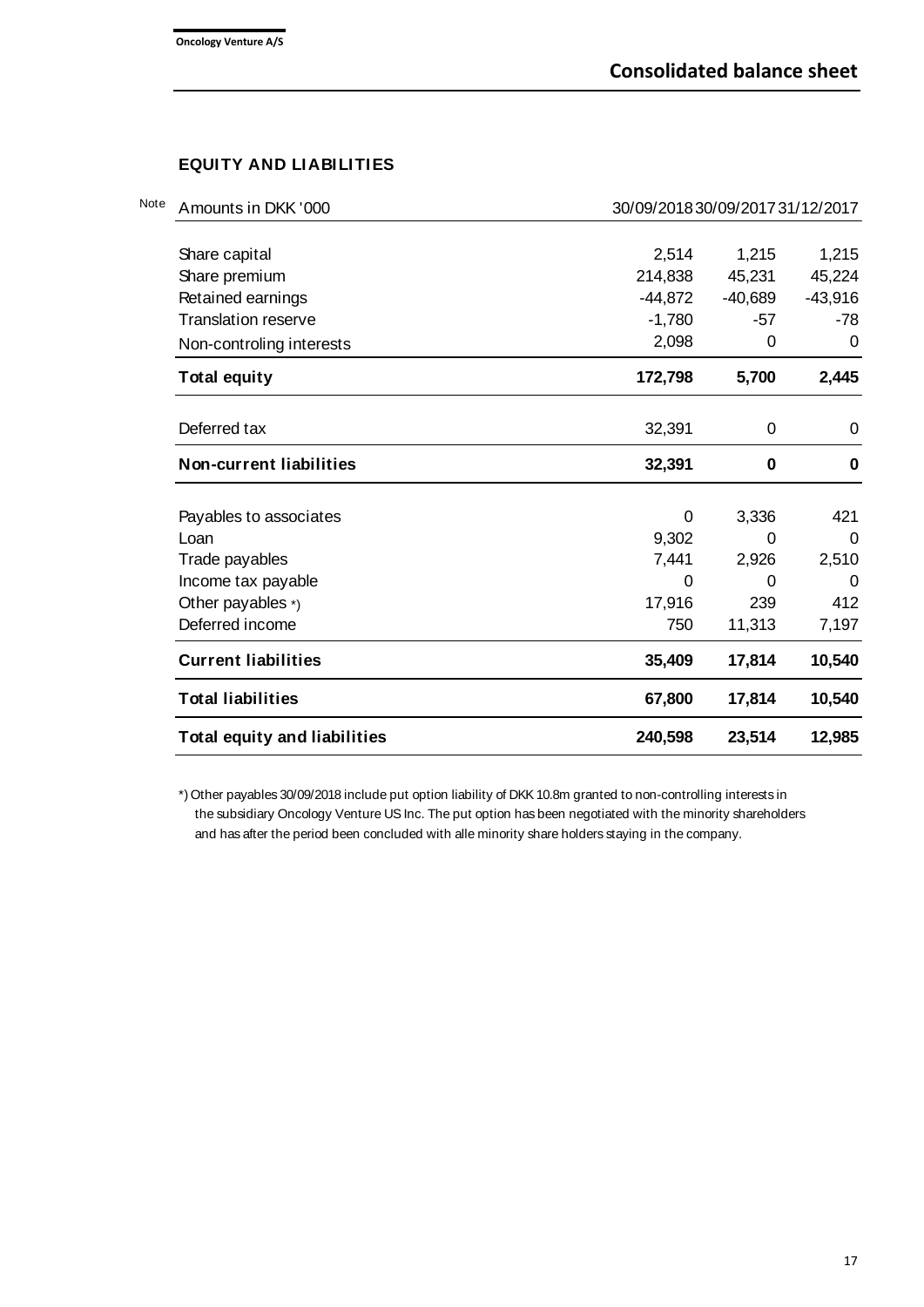|                                        | Share   | Share    | Retained  | Currency<br>translation | Non-<br>controlling | Total     |
|----------------------------------------|---------|----------|-----------|-------------------------|---------------------|-----------|
| Amounts in DKK '000                    | capital | premium  | earnings  | reserve                 | interest            | equity    |
|                                        |         |          |           |                         |                     |           |
| Equity as at 01/01/2018                | 1,215   | 45,224   | $-43,916$ | $-78$                   | 0                   | 2,445     |
| Profit/loss for the year               |         |          | 429       |                         | $-75$               | 354       |
| Other comprehensive income             |         |          |           | $-1,702$                |                     | $-1,702$  |
| Total comprehensive income             | 0       | 0        | 429       | $-1,702$                | $-75$               | $-1,348$  |
| Capital increase, merger               | 1,282   | 172,651  |           |                         | 2,654               | 176,587   |
| Costs of capital increase              |         | $-3,197$ |           |                         |                     | $-3,197$  |
| Exercise of warrants                   | 17      | 160      |           |                         |                     | 177       |
| Acquisition, non-controlling interests |         |          | $-2,579$  |                         | $-481$              | $-3,060$  |
| Share-based payments                   |         |          | 1,194     |                         |                     | 1,194     |
| Equity as at 30/09/2018                | 2,514   | 214,838  | $-44,872$ | $-1,780$                | 2,098               | 172,798   |
|                                        |         |          |           |                         |                     |           |
| Equity as at 01/01/2017                | 1,168   | 38,091   | $-27,984$ | 33                      | 0                   | 11,308    |
| Profit/loss for the year               |         |          | $-26,518$ |                         |                     | $-26,518$ |
| Other comprehensive income             |         |          |           | $-90$                   |                     | $-90$     |
| Total comprehensive income             | 0       | 0        | $-26,518$ | $-90$                   | 0                   | $-26,608$ |
| Cash capital increase                  | 35      | 7,313    |           |                         |                     | 7,348     |
| <b>Exercise of warrants</b>            | 12      | 118      |           |                         |                     | 130       |
| Costs of capital increase              |         | $-291$   |           |                         |                     | $-291$    |
| Share-based payments                   |         |          | 13,813    |                         |                     | 13,813    |
| Equity as at 30/09/2017                | 1,215   | 45,231   | $-40,689$ | $-57$                   | $\bf{0}$            | 5,700     |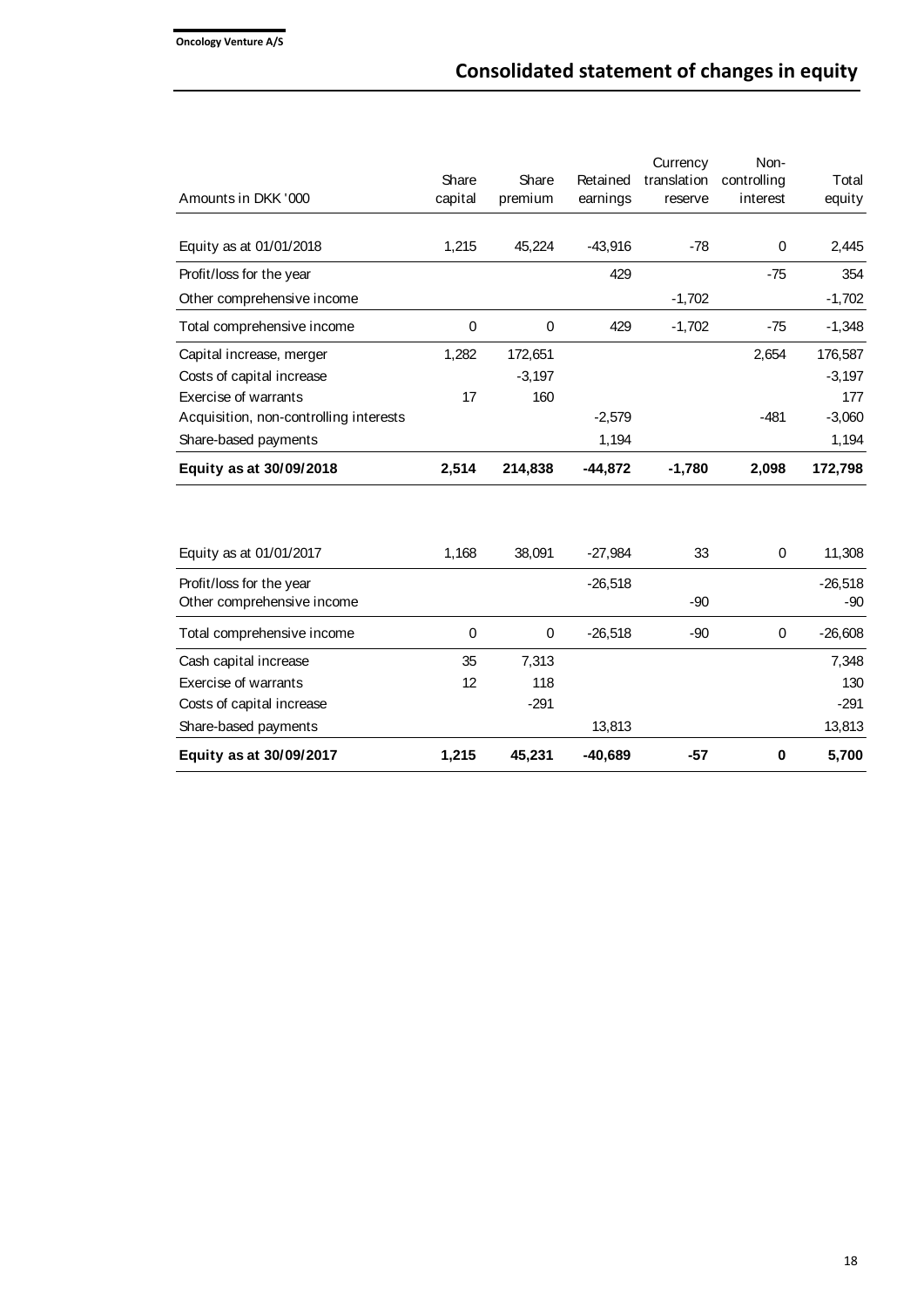| Amounts in DKK '000                                           | Q <sub>3</sub><br>2018 | Q <sub>3</sub><br>2017 | $Q1-Q3$<br>2018 | $Q1-Q3$<br>2017 | Year<br>2017 |
|---------------------------------------------------------------|------------------------|------------------------|-----------------|-----------------|--------------|
|                                                               |                        |                        |                 |                 |              |
| Loss before tax                                               | $-4,670$               | $-7,076$               | $-2,271$        | $-27,558$       | $-30,980$    |
| Adjustment for non-cash items                                 | $-2,828$               | 1,852                  | $-11,412$       | 1,276           | 6,281        |
| Financial income, reversed                                    | $-139$                 | $-33$                  | $-473$          | $-34$           | $-404$       |
| Financial expenses, reversed                                  | 351                    | 1,602                  | 1,417           | 7,586           | 6,580        |
| Change in working capital                                     | $-1,052$               | $-1,960$               | $-2,832$        | 10,491          | 7,731        |
| Cash flows from operating<br>activities before net financials | $-8,338$               | $-5,615$               | $-15,571$       | $-8,239$        | $-10,792$    |
| Financial income received                                     | 20                     | 33                     | 354             | 34              | 90           |
| Financial expenses paid                                       | $-194$                 | -8                     | $-252$          | $-125$          | $-170$       |
| Income tax received                                           | 0                      | $-125$                 | 69              | $-74$           | 2,527        |
| Income tax paid                                               | 0                      | 0                      | 0               | 0               | 0            |
| Cash flows from operating<br>activities                       | $-8,513$               | $-5,715$               | $-15,401$       | $-8,404$        | $-8,345$     |
| Acquisition of subsidiary                                     | 4,502                  | 0                      | 4,502           | 0               | 0            |
| Purchase of investments in associates                         | 0                      | 0                      | 0               | $-784$          | $-784$       |
| Sale of investments in associates                             | 4,210                  | 0                      | 9,955           | 0               | 0            |
| Purchase of other investments                                 | 0                      | 0                      | 0               | -10             | $-10$        |
| Cash flows from investing<br>activities                       | 8,712                  | 0                      | 14,457          | $-794$          | $-794$       |
| Cash capital increase                                         | 0                      | 7,401                  | 177             | 7,478           | 7,478        |
| Transaction cost, capital increase                            | $-3,197$               | $-291$                 | $-3,197$        | $-291$          | $-298$       |
| Loan                                                          | 9,302                  | 0                      | 9,302           | 0               | 0            |
| Cash flows from financing<br>activities                       | 6,105                  | 7,110                  | 6,282           | 7,187           | 7,180        |
| Total cash flows for the year                                 | 6,305                  | 1,395                  | 5,339           | $-2,011$        | $-1,959$     |
| Cash, beginning of year                                       | 2,385                  | 1,920                  | 3,326           | 5,488           | 5,488        |
| Net foreign exchange difference                               | 48                     | 72                     | 73              | $-90$           | $-203$       |
| Cash, end of year                                             | 8,738                  | 3,387                  | 8,738           | 3,387           | 3,326        |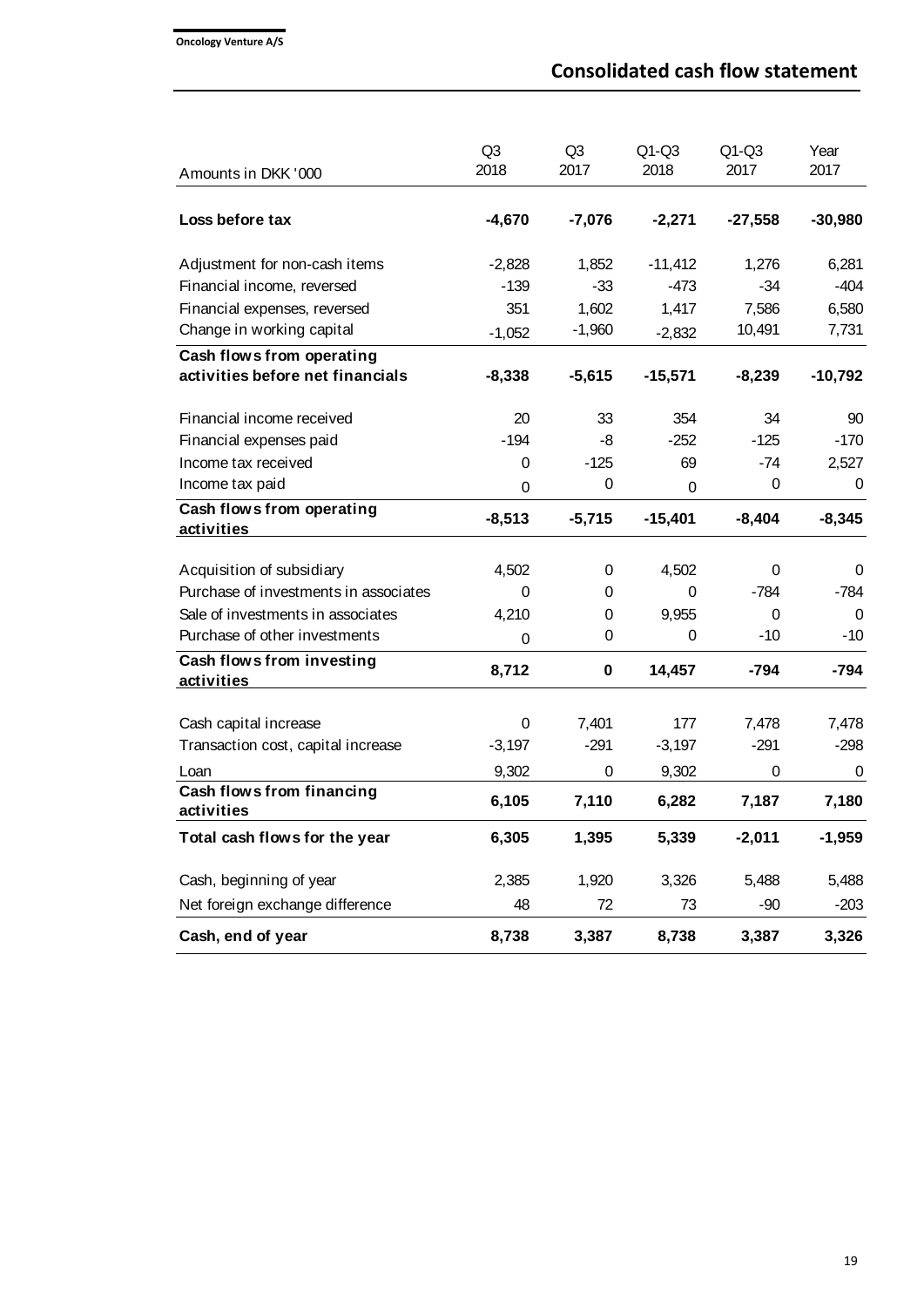| Amounts in DKK '000                   | Q <sub>3</sub><br>2018 | Q <sub>3</sub><br>2017 | $Q1-Q3$<br>2018 | $Q1-Q3$<br>2017 | Year<br>2017 |
|---------------------------------------|------------------------|------------------------|-----------------|-----------------|--------------|
| <b>Revenue</b>                        | 3,673                  | 947                    | 5,269           | 4,036           | 5,145        |
|                                       |                        |                        |                 |                 |              |
| Other operating income                | 3,025                  | $-105$                 | 4,760           | 1,923           | 2,619        |
| Other external expenses               | $-3,481$               | $-3.831$               | $-10,785$       | $-10,313$       | $-14,442$    |
| Staff expenses                        | $-728$                 | $-746$                 | $-2,239$        | $-2,169$        | $-2,356$     |
| Profit/loss before depreciation,      |                        |                        |                 |                 |              |
| amortization and impairment           |                        |                        |                 |                 |              |
| (EBITDA)                              | 2,489                  | $-3,735$               | $-2,995$        | $-6,523$        | $-9,034$     |
| Depreciation, amortization and        |                        |                        |                 |                 |              |
| impairment of intangible and tangible | $-167$                 | 0                      | $-502$          | $-239$          | $-670$       |
| Operating profit/loss before net      |                        |                        |                 |                 |              |
| financials                            | 2,322                  | $-3,735$               | $-3,497$        | $-6,762$        | $-9,704$     |
| Financial income                      | 20                     | 33                     | 354             | 34              | 404          |
| Financial expenses                    | $-82$                  | $-3,526$               | $-2,447$        | $-7,586$        | $-6,580$     |
| Profit/loss before tax                | 2,260                  | $-7,228$               | $-5,590$        | $-14,314$       | $-15,880$    |
| Tax on profit/loss                    | 1,375                  | 0                      | 2,625           | 1,112           | 595          |
| Net profit/loss                       | 3,635                  | $-7,228$               | $-2,965$        | $-13,202$       | $-15,285$    |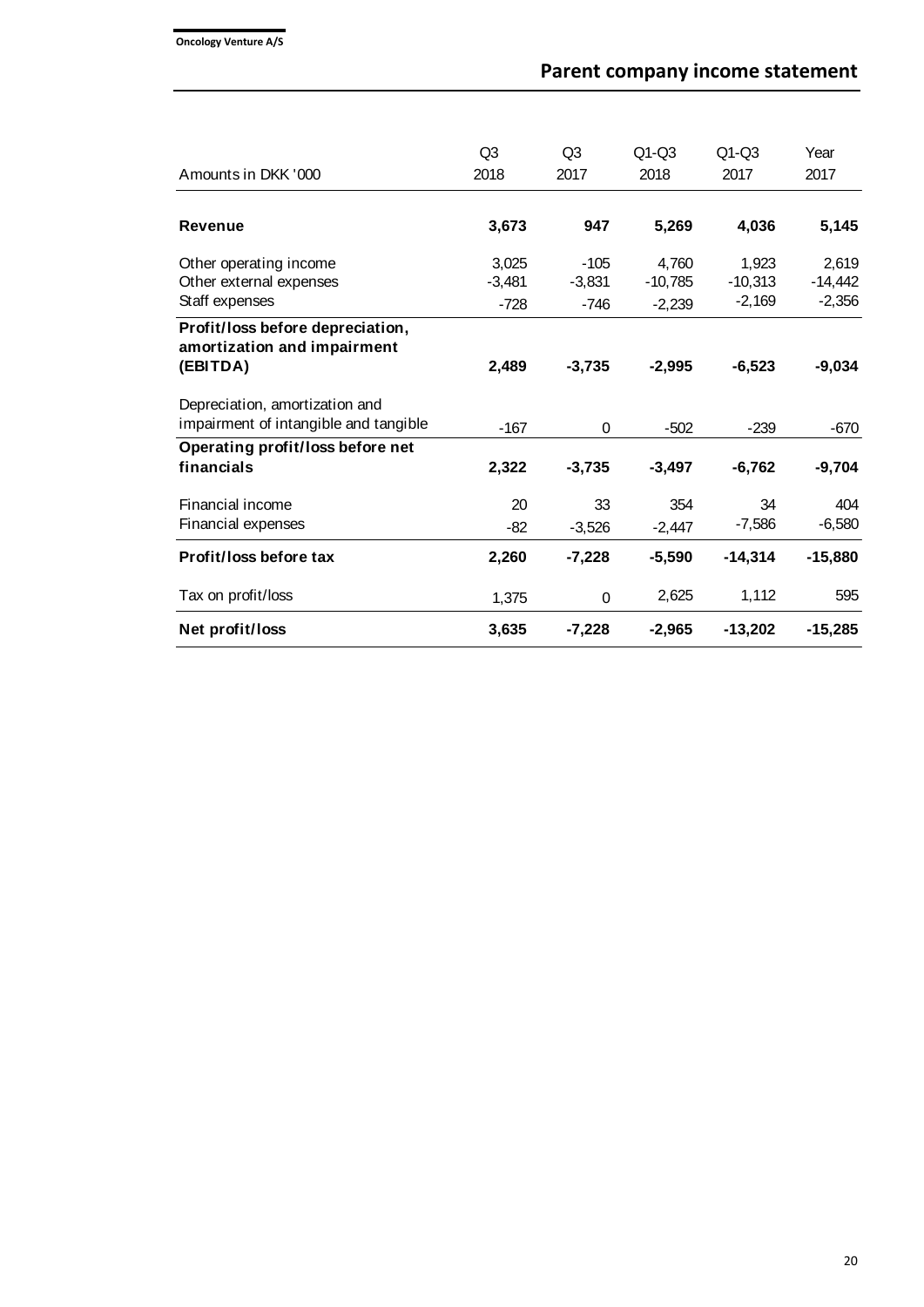# **ASSETS**

| Amounts in DKK '000           |          | 30/09/2018 30/09/2017 31/12/2017 |          |
|-------------------------------|----------|----------------------------------|----------|
|                               |          |                                  |          |
| Development projects          | 1,489    | 1,776                            | 1,646    |
| Acquired patents              | 844      | 1,436                            | 1,149    |
| Intangible assets             | 2,333    | 3,212                            | 2,795    |
|                               |          |                                  |          |
| Plant and machinery           | 94       | 149                              | 135      |
| Property, plant and equipment | 94       | 149                              | 135      |
|                               |          |                                  |          |
| Investment in subsidiaries    | 174,261  | 6                                | 6        |
| Investment in associates      | 0        | 10,424                           | 14,229   |
| Warrants in associates        | $\Omega$ | 2,602                            | 1,008    |
| Other investments             | $\Omega$ | 10                               | 324      |
| <b>Financial assets</b>       | 174,261  | 13,042                           | 15,567   |
|                               |          |                                  |          |
| <b>Total fixed assets</b>     | 176,688  | 16,403                           | 18,497   |
|                               |          |                                  |          |
| Inventories                   | 805      | 1,861                            | 1,048    |
| Receivables from subsidiaries | 6,145    | 142                              | 0        |
| Receivables from associates   | 0        | 4,263                            | 1,918    |
| Trade receivables             | $\Omega$ | 448                              | 281      |
| Income tax receivable         | 3,220    | 3,639                            | 595      |
| Other receivables             | 3,295    | 2,002                            | 518      |
| Prepayments                   | 2,106    | $\Omega$                         | $\Omega$ |
| Cash and cash equivalents     | 3,812    | 2,832                            | 2,977    |
| <b>Total current assets</b>   | 19,383   | 15,187                           | 7,337    |
| <b>Total assets</b>           | 196,071  | 31,590                           | 25,834   |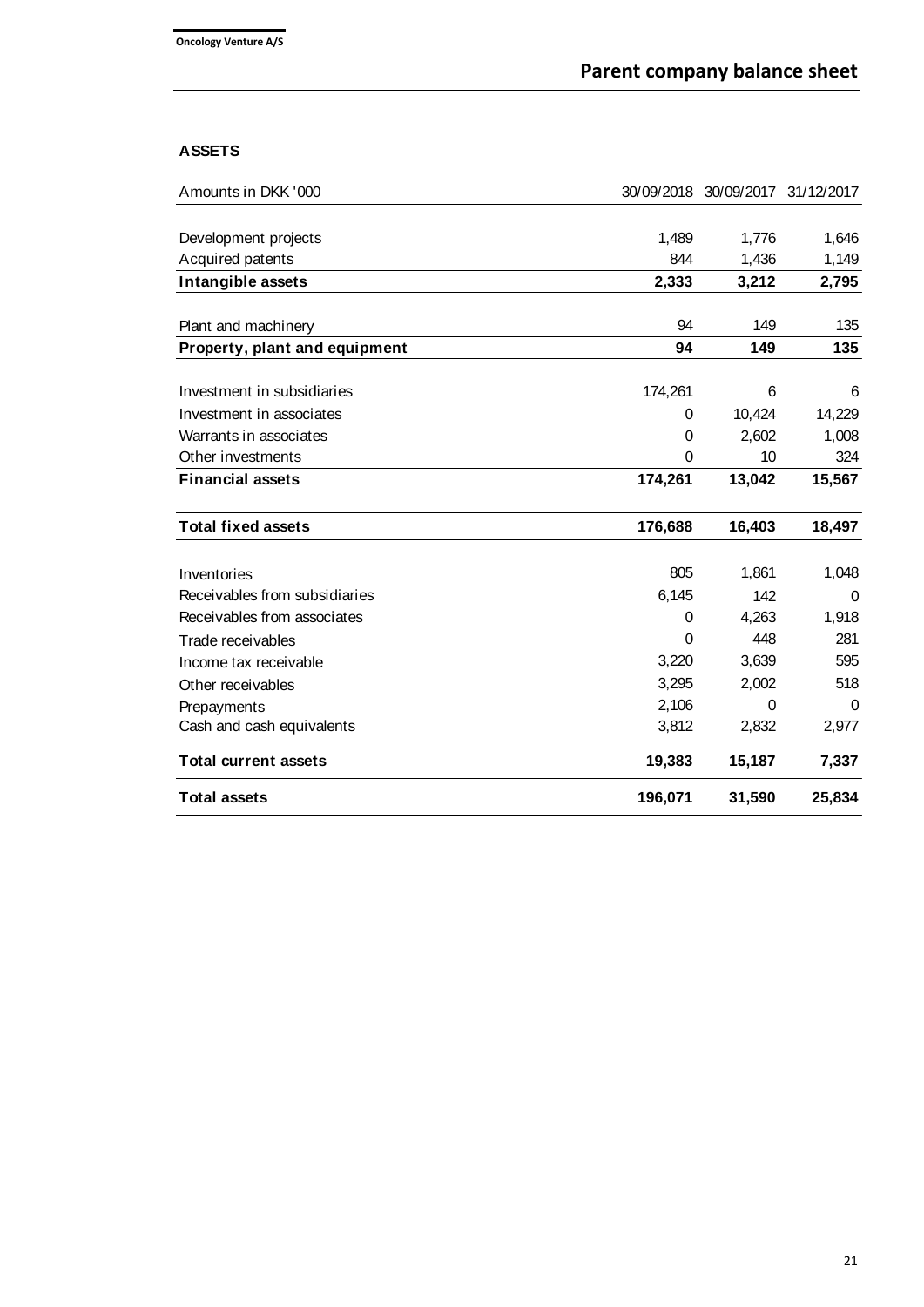# **EQUITY AND LIABILITIES**

| Amounts in DKK '000                 | 30/09/2018 | 30/09/2017 | 31/12/2017 |
|-------------------------------------|------------|------------|------------|
|                                     |            |            |            |
| Share capital                       | 2,514      | 1,215      | 1,215      |
| Share premium                       | 214,838    | 45,231     | 45,224     |
| Revaluation reserve                 | 0          | 6,746      | 10,550     |
| Retained earnings                   | $-34,816$  | $-40,318$  | $-42,401$  |
| <b>Total equity</b>                 | 182,536    | 12,874     | 14,588     |
|                                     |            |            |            |
| Payables to subsidiaries            | 303        | $\Omega$   | 77         |
| Payables to associates              | 0          | 3,336      | 421        |
| Loan                                | 9,302      | 0          | $\Omega$   |
| Trade payables                      | 2,677      | 2,904      | 2,498      |
| Other payables                      | 503        | 334        | 403        |
| Deferred income                     | 750        | 12,142     | 7,847      |
| <b>Current liabilities</b>          | 13,535     | 18,716     | 11,246     |
| <b>Total liabilities</b>            | 13,535     | 18,716     | 11,246     |
| <b>Total equity and liabilities</b> | 196,071    | 31,590     | 25,834     |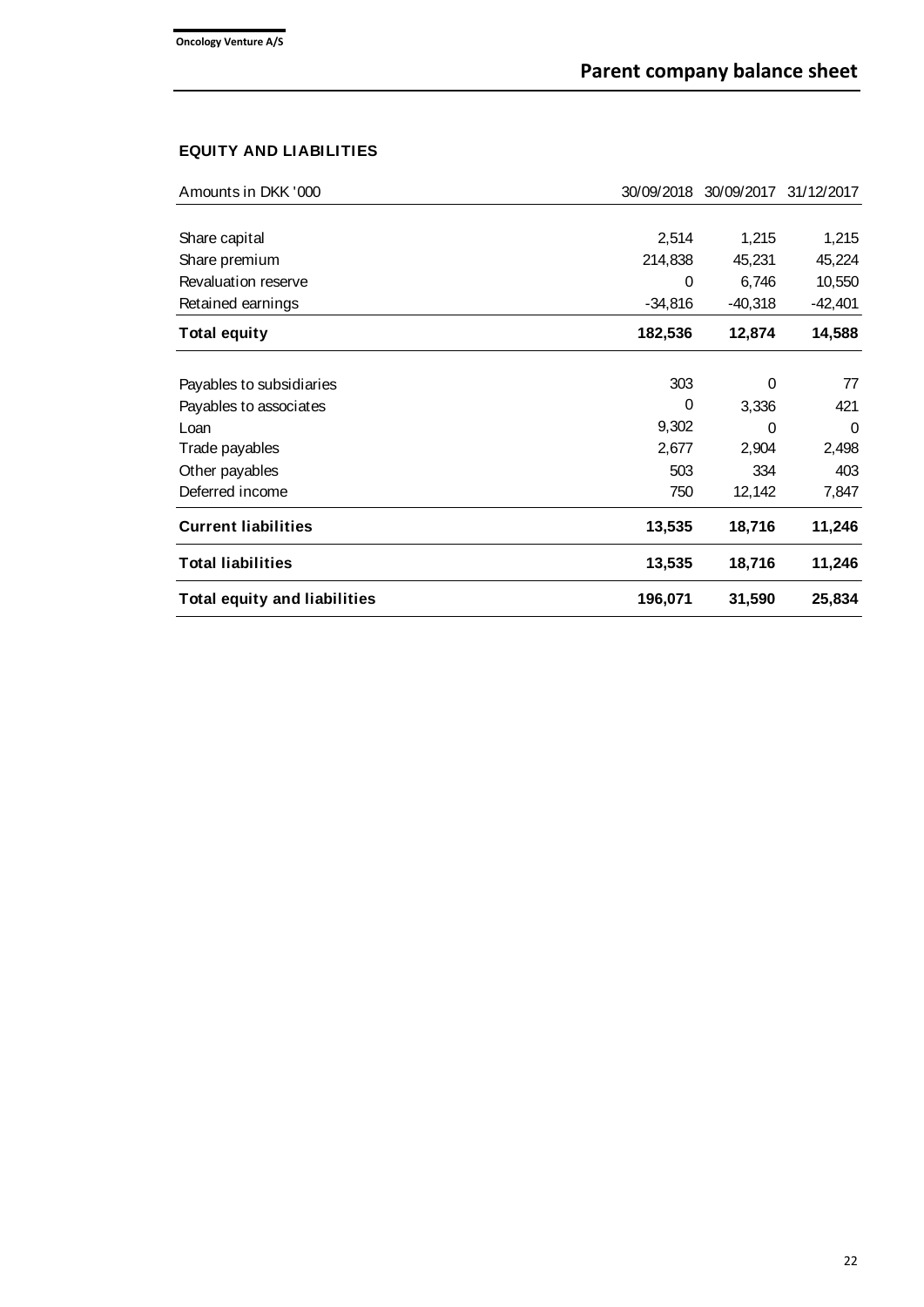| Amounts in DKK '000                                                      | Share<br>capital | Share<br>premium | Revaluation<br>reserve | Retained<br>earnings | Total<br>equity      |
|--------------------------------------------------------------------------|------------------|------------------|------------------------|----------------------|----------------------|
| Equity as at 01/01/2018                                                  | 1.215            | 45.224           | 10.550                 | $-42.401$            | 14,588               |
| Capital increase, merger                                                 | 1,282            | 172,651          |                        |                      | 173,933              |
| Cash capital increase, exercise of warrants<br>Costs of capital increase | 17               | 160<br>$-3.197$  |                        |                      | 177<br>$-3.197$      |
| Revaluation reversed<br>Loss for the year                                |                  |                  | $-10.550$              | 10.550<br>$-2,965$   | $\Omega$<br>$-2,965$ |
| Equity as at 30/09/2018                                                  | 2.514            | 214,838          | 0                      | $-34.816$            | 182,536              |

| Equity as at 01/01/2017                     | 1.168 | 38,091 | 36.391    | $-27.116$ | 48,534    |
|---------------------------------------------|-------|--------|-----------|-----------|-----------|
| Cash capital increase                       | 35    | 7.313  |           |           | 7,348     |
| Cash capital increase, exercise of warrants | 12    | 118    |           |           | 130       |
| Costs of capital increase                   |       | $-291$ |           |           | $-291$    |
| Revaluation of the year                     |       |        | $-29.645$ |           | $-29.645$ |
| Loss for the year                           |       |        |           | $-13.202$ | $-13,202$ |
| Equity as at 30/09/2017                     | 1.215 | 45.231 | 6.746     | -40.318   | 12,874    |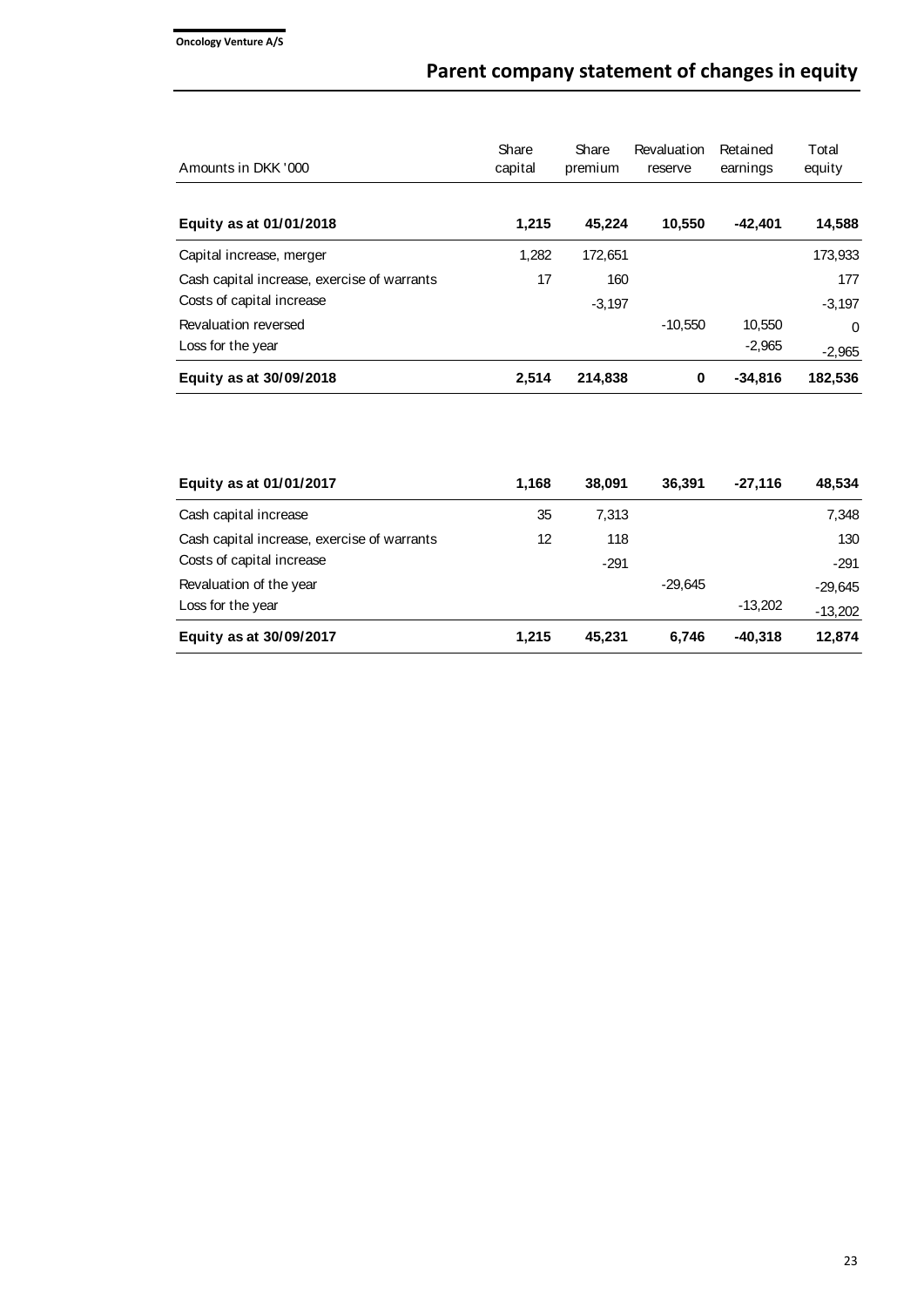#### **1. Accounting policies**

#### *Basis of preparation*

This interim report comprises financial information about the Group and the parent company.

The interim consolidated financial statements have been prepared in accordance with IAS 34 Interim Financial Reporting. The parent company financial statements have been prepared in accordance with the Danish Financial Statements Act.

The interim financial statements do not include all the information and disclosures required in the annual financial statements and should be read in conjunction with the annual report as at 31 December 2017.

## **Alternative performance measures (APMs)**

The Interim report refers to certain key performance indicators, which Oncology Venture and others use when evaluating the performance of Oncology Venture. These are referred to as alternative performance measures (APMs) and are not defined under IFRS. The figures give management and investors important information to enable them to fully analyze the Oncology Venture business and trends. The APMs are not meant to replace but to complement the performance measures defined under IFRS.

#### **New accounting policy**

As a consequence of the merger with Oncology Venture Sweden AB a description of account policy for business combinations and new assets recognized as a result of the acquisition are added below.

#### *Business combinations*

Newly acquired or newly founded companies are recognized in the consolidated financial statements as from the time of acquisition and the time of foundation, respectively. The time of acquisition is the time at which control of the company is actually obtained. Divested or discontinued companies are recognized in the consolidated statement of comprehensive income up until the time when control ceases.

When new companies are acquired and the group obtains control of an acquired company, it is recognized in accordance with the acquisition method, according to which the newly acquired company's identifiable assets, liabilities and contingent liabilities are measured at fair value at the date of acquisition.

The acquisition price of a company is the fair value of the price paid for the acquired company. Expenses relating to the acquisition are recognized in the income statement when paid.

Positive differences (goodwill) between the acquisition price of the acquired company on the one hand and the fair value of the assets, liabilities and contingent liabilities acquired on the other are recognized as goodwill and tested for impairment at least once a year.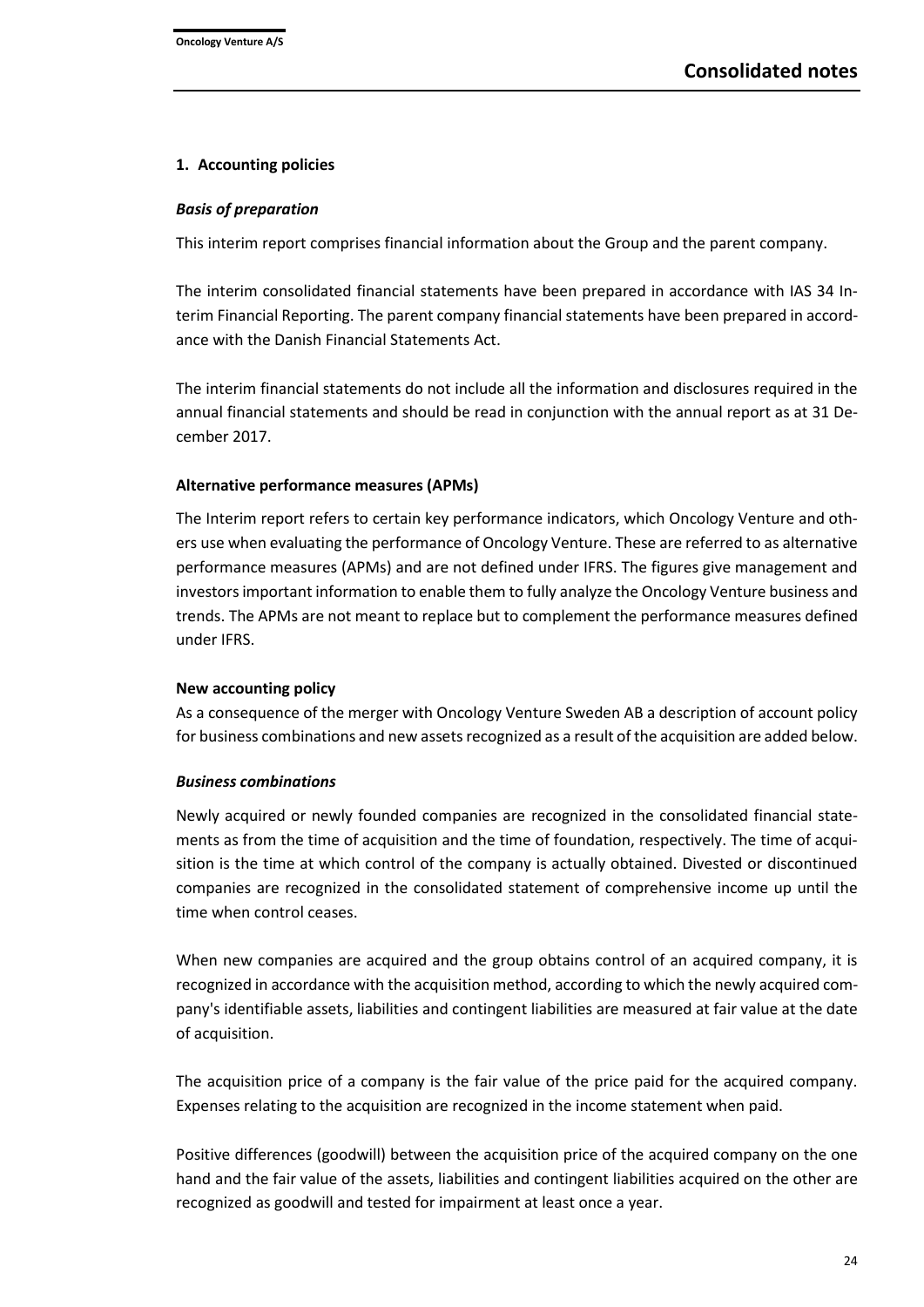#### *Development projects*

#### *Internally generated development projects*

Costs incurred in relation to individual development projects are capitalized only when the future economic benefit of the project is probable and the following main conditions are met: (i) the development costs can be measured reliably, (ii) the technical feasibility of the product has been ascertained and (iii) Management has the intention and ability to complete the intangible asset and use or sell it.

## *Development projects acquired in a business combination*

Development projects acquired as part of a business combination are initially recognized separately from goodwill if the asset's fair value can be measured reliably, irrespective of whether the asset had been recognized by the acquiree before the business combination. An intangible asset is considered identifiable only if it is separable or if it arises from contractual or other legal rights, regardless of whether those rights are transferable or separable from the entity or from other rights and obligations.

After initial recognition, intangible assets acquired as part of a business combination follow the accounting policies of internally generated development projects as stated above

#### **2. Significant accounting estimates and assessments**

In connection with the preparation of the Condensed consolidated interim financial statements, the management makes a number of accounting estimates and assessments that affect the recognized values of assets, liabilities, income, expenses and cash flows as well as their presentation.

The significant accounting estimates and assessments applied in these Condensed consolidated interim financial statements are the same as disclosed in note 2 in the annual report for 2017, which contains a full description of significant accounting estimates and assessments.

Accounting estimates related to the purchase price allocation in connection with the acquisition of Oncology Venture Sweden, are not finalized as the purchase price allocation is provisional. Further details will be provided in the annual report.

## **3. Segment information**

Oncology Venture A/S is still at an early commercial phase with a limited revenue generating activities. Accordingly, Medical Prognosis Institute A/S only has one operating segment, which is also the only reportable segment. Information on profit/loss and total assets for the segment can be found in the interim consolidated income statement and the interim consolidated statement of financial position.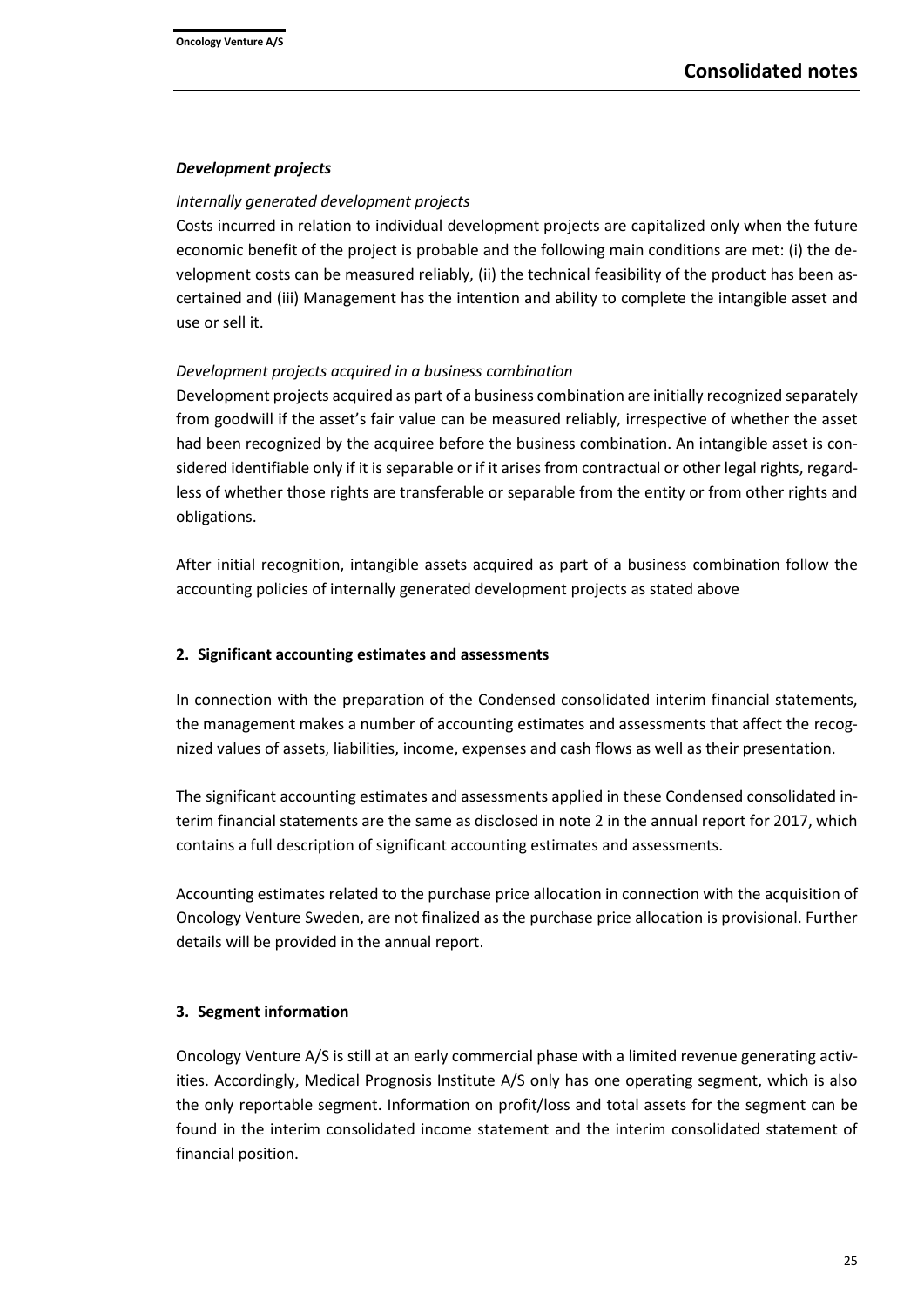| Amounts in DKK '000                                                                                           | Q <sub>3</sub><br>2018 | Q <sub>3</sub><br>2017 | $Q1-Q3$<br>2018                                        | $Q1-Q3$<br>2017 | Year<br>2017 |
|---------------------------------------------------------------------------------------------------------------|------------------------|------------------------|--------------------------------------------------------|-----------------|--------------|
|                                                                                                               |                        |                        |                                                        |                 |              |
| 4. Revenue                                                                                                    |                        |                        |                                                        |                 |              |
| Revenue is distributed as follows:                                                                            |                        |                        |                                                        |                 |              |
| Rendering of services                                                                                         | 104                    | 1,614                  | 1,700                                                  | 4,674           | 5,145        |
| Total                                                                                                         | 104                    | 1,614                  | 1,700                                                  | 4,674           | 5,145        |
|                                                                                                               |                        |                        |                                                        |                 |              |
| 5. Earnings per share                                                                                         |                        |                        |                                                        |                 |              |
| Earnings per share (basic)                                                                                    |                        |                        |                                                        |                 |              |
| Profit/loss for the period attributable<br>to the owners of the parent company<br>Average number of shares in | $-3,220$               | $-7,099$               | 429                                                    | $-26,518$       | $-30,390$    |
| circulation                                                                                                   |                        |                        | 35,910,730 23,860,393 28,280,750 23,628,622 23,949,877 |                 |              |
| Earnings per share (in DKK)                                                                                   | $-0.09$                | $-0.30$                | 0.02                                                   | $-1.12$         | $-1.27$      |
| Diluted earnings per share                                                                                    |                        |                        |                                                        |                 |              |
| Diluted average number of shares in<br>circulation                                                            |                        |                        | 35,910,730 23,860,393 31,629,790 23,628,622 23,949,877 |                 |              |
| Diluted earnings per share (in DKK)                                                                           | $-0.09$                | $-0.30$                | 0.01                                                   | $-1.12$         | $-1.27$      |

No dilution where the warrants are anti-dilutive.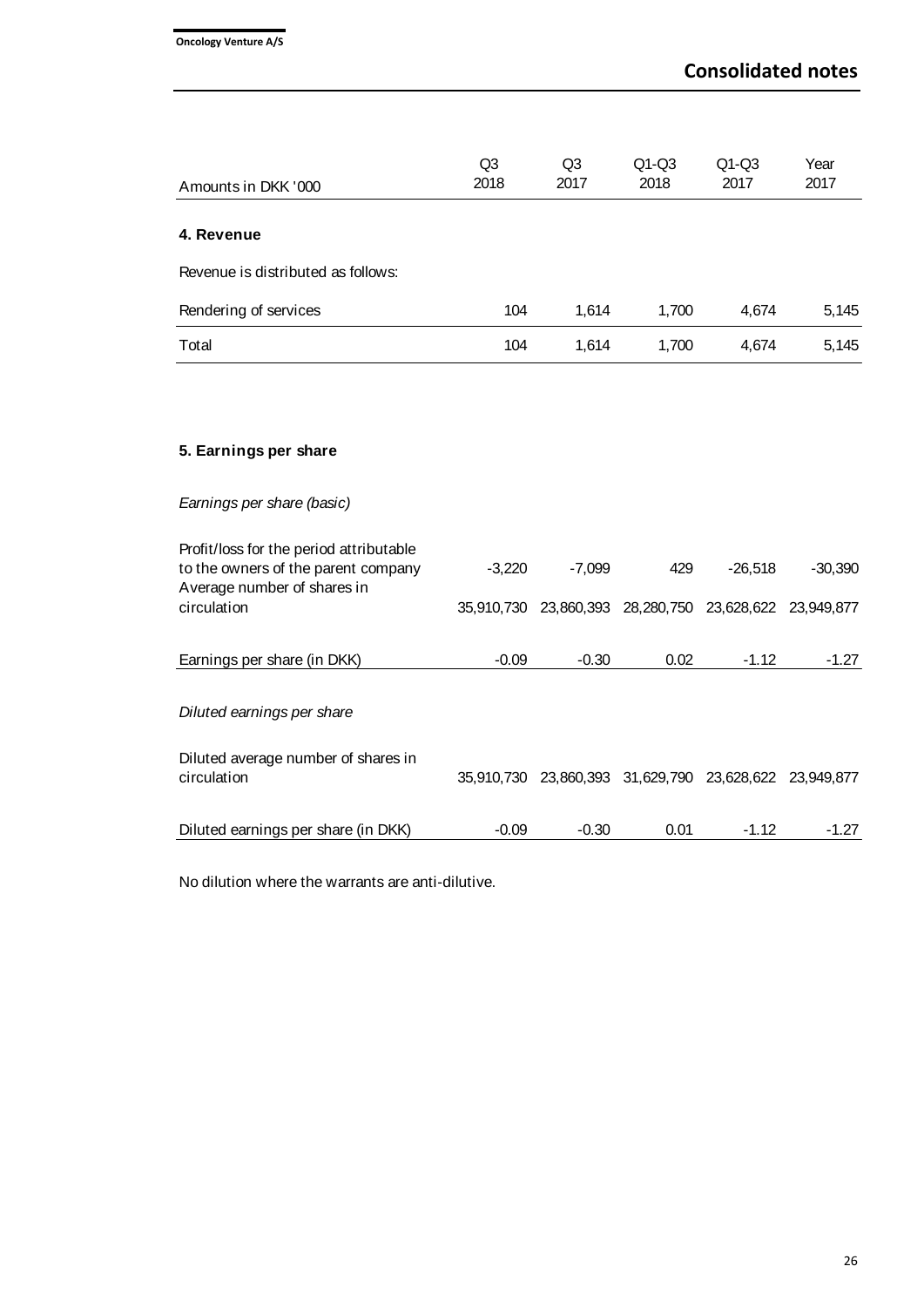| Amounts in DKK '000                                                                      | Develop-<br>ment<br>projects<br>in progress | Patents  | Total        |
|------------------------------------------------------------------------------------------|---------------------------------------------|----------|--------------|
| 6. Development projects in progress and patents                                          |                                             |          |              |
| Cost as at 01/01/2018<br>Additions relating to mergers and<br>acquisition of enterprises | $\mathbf 0$<br>204,640                      | 0<br>893 | 0<br>205,533 |
| Additions during the year                                                                | 0                                           | 0        | 0            |
| Disposals during the year                                                                | 0                                           | 0        | 0            |
| Cost as at 30/09/2018                                                                    | 204,640                                     | 893      | 205,533      |
| Amortisation and impairment losses<br>as at 01/01/2018                                   | 0                                           | 0        | 0            |
| Impairment losses during the year<br>Amortisation during the year                        | 0<br>0                                      | 0<br>384 | 0<br>384     |
| Amortisation and impairment losses<br>as at 30/09/2018                                   | 0                                           | 384      | 384          |
| Carrying amount as at 30/09/2018                                                         | 204,640                                     | 509      | 205,149      |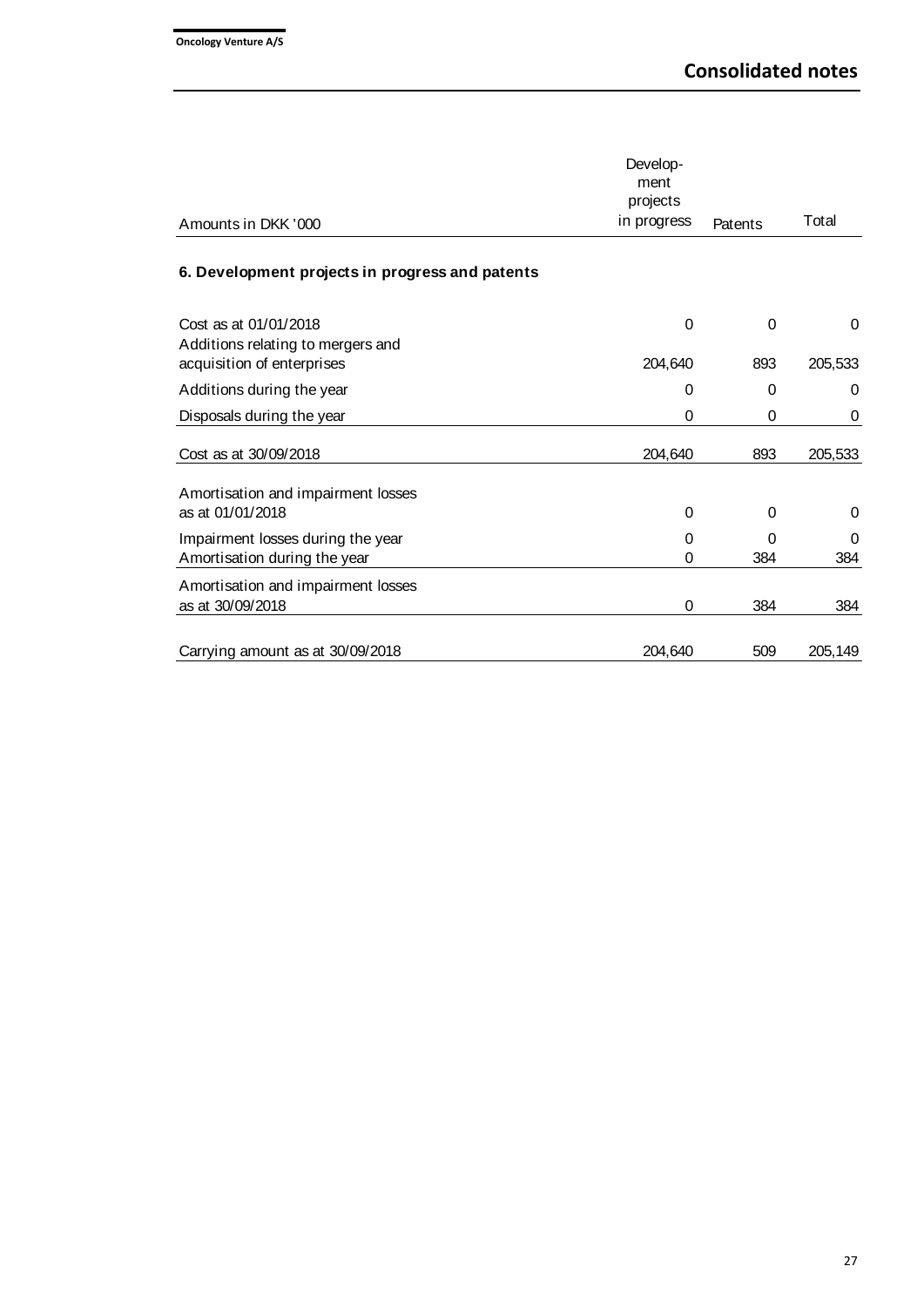#### **7. Commitments and contingencies**

There have been no significant changes in the commitments and contingencies as described in note 18 to the annual report for 2017.

#### **8. Related parties**

## *Transactions with related parties*

The following table provides the total amount of transactions that have been entered into with related parties for the relevant financial period. The Group acquired through a merger Oncology Venture Sweden AB and its subsidiaries as of 21 August 2018 as described in note 9. Until June 2018 Oncology Venture Sweden AB was an associate. Hence, transactions with Oncology Venture Sweden AB and its subsidiaries are included in the below table until June 2018.

| Amounts in DKK '000              | Sales to<br>related<br>parties | Purchases<br>from<br>related<br>parties | Amounts<br>owed by<br>related<br>parties | Amounts<br>owed to<br>related<br>parties |
|----------------------------------|--------------------------------|-----------------------------------------|------------------------------------------|------------------------------------------|
|                                  |                                |                                         |                                          |                                          |
| Associate:                       |                                |                                         |                                          |                                          |
| Services provided<br>$Q1-Q3$     |                                | 563                                     |                                          | 0                                        |
| 2018                             |                                |                                         |                                          |                                          |
| $Q1-Q3$                          |                                | 1,386                                   |                                          | 3,336                                    |
| 2017                             |                                |                                         |                                          |                                          |
| Rendering of services<br>$Q1-Q3$ | 1,756                          |                                         | 0                                        |                                          |
| 2018                             |                                |                                         |                                          |                                          |
| $Q1-Q3$                          | 4,997                          |                                         | 4,478                                    |                                          |
| 2017                             |                                |                                         |                                          |                                          |
| License agreement *)<br>$Q1-Q3$  | 9,519                          |                                         |                                          |                                          |
| 2017                             |                                |                                         |                                          |                                          |
|                                  |                                |                                         |                                          |                                          |
| Other related parties:           |                                |                                         |                                          |                                          |
| Services provided<br>$Q1-Q3$     |                                | 1,386                                   |                                          | 57                                       |
| 2018                             |                                |                                         |                                          |                                          |
| $Q1-Q3$                          |                                | 1,312                                   |                                          | 38                                       |
| 2017                             |                                |                                         |                                          |                                          |

#### *\*) License agreement with associate*

Please refer to note 23 in the annual report for 2017, which contains a full description of the license agreement with associate.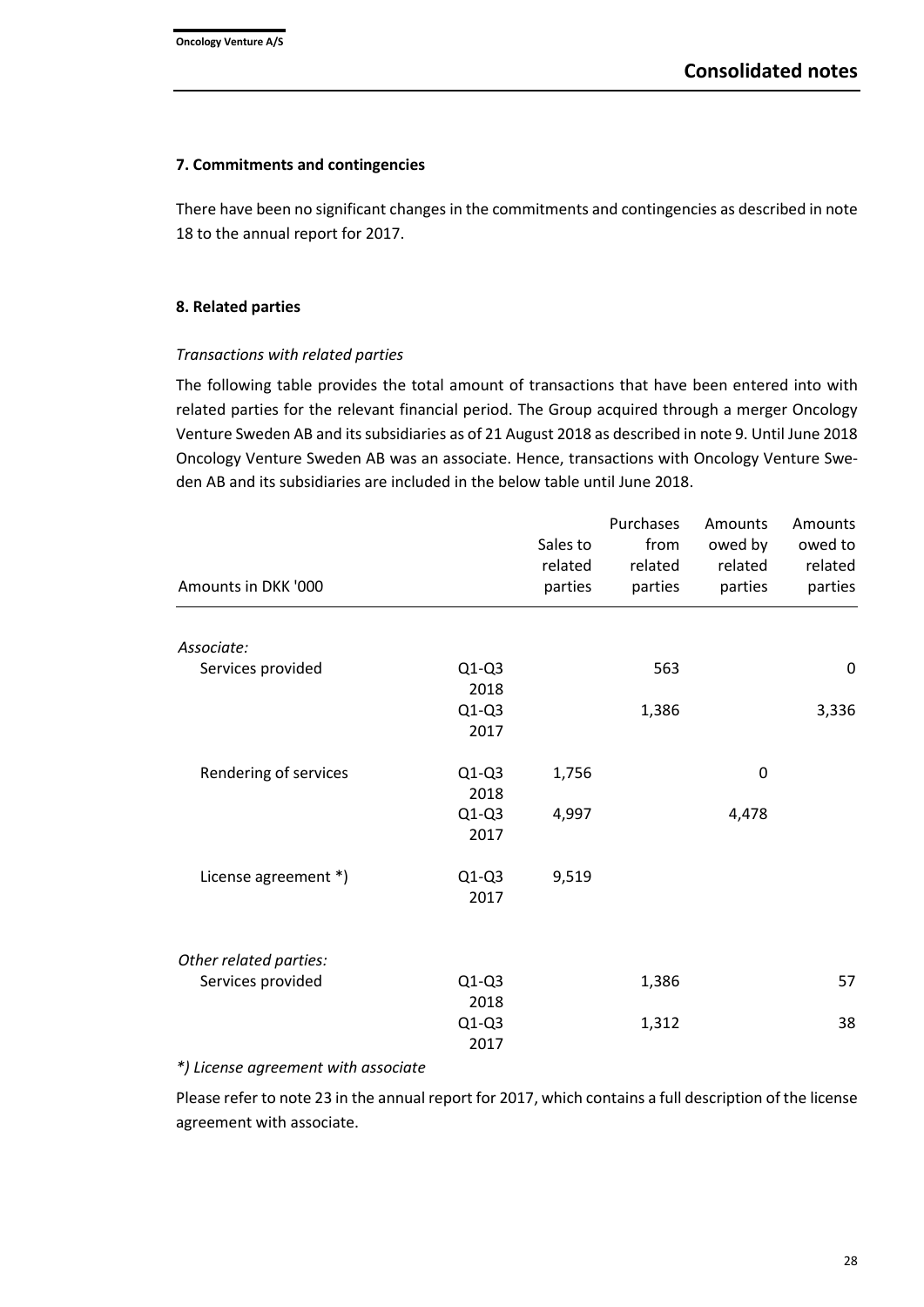#### **9. Business combinations**

The merger with Oncology Venture Sweden AB, in which Oncology Venture A/S (formerly Medical Prognosis Institute A/S), obtained control of Oncology Venture Sweden AB, was finally approved at 21 August 2018 (the acquisition date).

The Group obtained, at the acquisition date, control of 100% shares and voting interests of Oncology Venture Sweden AB, a company based in Sweden, listed on Spotlight, Stockholm, Sweden and specializing in the research and development of anti-cancer drugs via its wholly owned Danish subsidiary, Oncology Venture ApS. Oncology Venture Sweden AB and its subsidiaries will be recognized in the consolidated financial statements as from the acquisition date.

The purpose of the Merger is to create a new leader within complicated treatable oncological diseases with a strong late-stage and diversified pipeline, which includes own Companion Diagnostic Drug Response Predictor - DRP®, addressing significant unmet medical needs.

## *Identifiable assets acquired and liabilities assumed*

The fair values of the identifiable assets and liabilities of Oncology Venture Sweden AB as at the date of acquisition were (provisional purchase price allocation):

|                                              | Provisional    |
|----------------------------------------------|----------------|
|                                              | fair values    |
|                                              | recognized     |
| Amounts in DKK '000                          | on acquisition |
| Development projects in progress and patents | 205,533        |
| Property, plant and equipment                | 290            |
| Trade receivables                            | 9,515          |
| Inventories                                  | 7,518          |
| Cash                                         | 4.502          |
| Put option liability and other liabilities   | $-18,381$      |
| Deferred tax liability                       | $-32,391$      |
| Total identifiable net assets at fair value  | 176,586        |
| Non-controlling interests                    | $-2,654$       |
| Goodwill arising on acquisition              | $\Omega$       |
| <b>Purchase consideration transferred</b>    | 173,932        |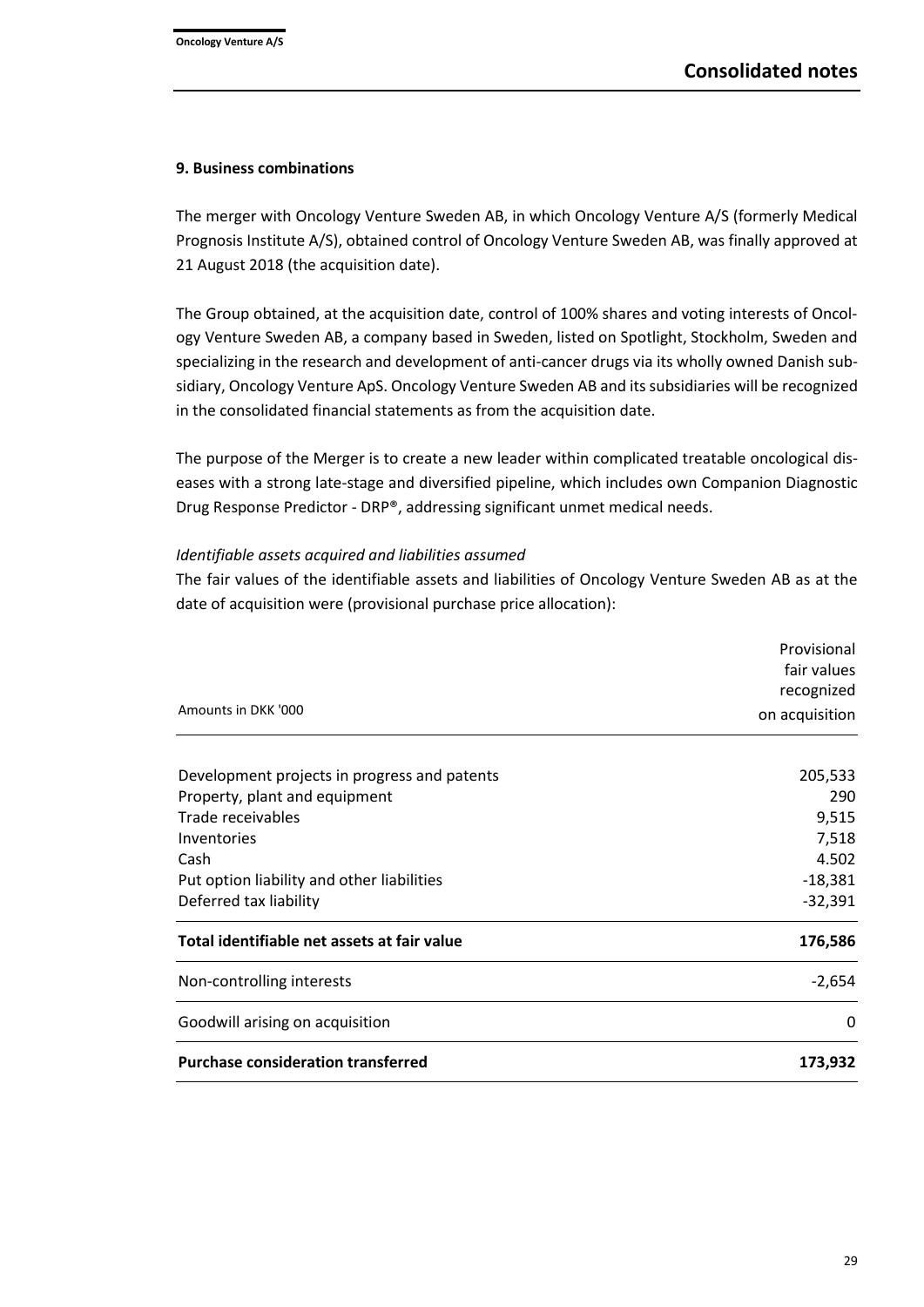#### *Put option liability*

Put options granted to non-controlling interests are recognized as financial liabilities measured at the present value of the redemption amount at the acquisition date.

## *Purchase consideration transferred*

The acquisition date fair value of consideration transferred consist of shares issued at fair value, DKK 172.7m, and share based payment compensation awards, DKK 1.2m.

The Group issued 25.623.723 new ordinary shares of nominal DKK 0.05 in OV A/S at a stock price of DKK 6.8 per share (SEK 9.74) on 21 August 2018.

## *Acquisition related costs*

The group incurred acquisition related costs of DKK 337k on legal fees and due diligence costs. These costs have been included in other external expenses.

## **10. Events after the balance sheet date**

On November 29, OV announced that it has secured a financing solution with European High Growth Opportunities Securitization Fund, a Luxembourg fund advised by Alpha Blue Ocean Inc, based on the issuance of convertible notes and warrants, to receive up to SEK 200 million over the next 24 months and potentially an additional SEK 100 million if all warrants are exercised. The Company has signed an agreement with the Investor for a series of up to 20 directed issues of convertible notes, whereof 5 can be upon Investor call. The implementation of the financing is subject to the approval of Oncology Venture's shareholders at an Extraordinary General Meeting to be held shortly.

On November 1, OV published a clinical update.

On October 23, OV announced that, as a consequence of an exercise of 40,000 warrants by current employee, the share capital in the company will increase by nominal DKK 2,000 and the number of shares will increase by 40,000.

On October 19, OV announced that the Company has submitted a meeting request to the US Food and Drug Administration, FDA, to discuss the concept of LiPlaCis® and its companion diagnostic.

On October 18, OV announced the inclusion of the first patient in a Phase 2 study of Irofulven – a drug candidate that exploits cancer cells' deficiency in DNA repair mechanisms. Irofulven has demonstrated effect in Prostate cancer and the objective of the study, which is expected to enroll a total of 13-27 patients.

On October 4, OV announced that the Danish Medicines Agency (DKMA) has approved an application to broaden the scope of an ongoing Phase 2 study of LiPlaCis® – an intelligent, target controlled liposome formulation of one of the world's most widely used chemotherapies, cisplatin.